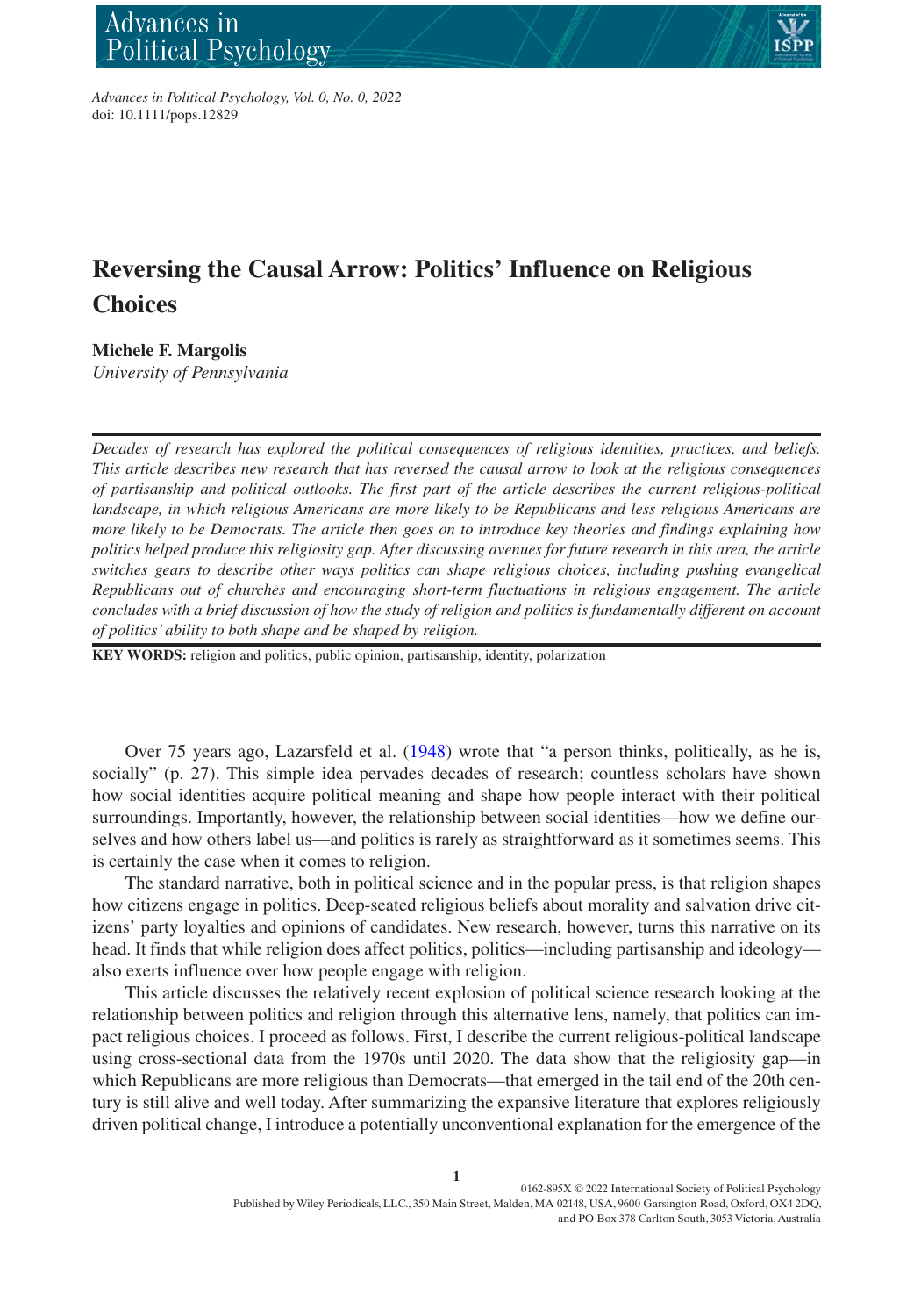religiosity gap: Americans make religious decisions, in part, on account of their partisan identities. Rather than bring their political outlooks into alignment with their religious faith, Americans bring their religious faith into alignment with their political outlooks. The article then lays out the key theoretical lessons—including social identity theory, self-categorization theory, and cognitive dissonance theory—that scholars have drawn on when explaining why people align their religious identities and behaviors with their preexisting political identities. After providing a generalized description of the main theories and empirical results in this research area, I then pivot to explore more nuanced theories and themes that extend our understanding about the different ways and reasons why politics may exert influence. I conclude by discussing what this strand of research means for scholars interested in religion and politics, social networks, and polarization.

Lazarsfeld et al. [\(1948](#page-27-0)) wrote that people think, politically, as they are, socially. The research agenda I will describe and expand on below shows that the inverse also holds: people think, socially, as they are, politically.

## **Understanding the Basics: The Religious-Political Landscape**

An axiom of contemporary American politics is that Republicans are religious and Democrats are less so. Indeed, religious differences across partisan identifiers—sometimes referred to as the "God gap" or religiosity gap—represents one of the "most important and enduring social cleavages in the electorate" (Bolce & De Maio, [2014](#page-25-0), p. 48). Figure [1](#page-2-0) uses data from the 2020 Cooperative Election Study (CES) to illustrate the current magnitude of this relationship. The top panel presents the change in probability that a respondent identifies as a Republican based on common sociodemographic indicators. The gray bars represent the full sample of respondents, while the white bars with black outlines represent the White subsample. The first set of bars looks at church attendance, in which I compare those who attend church weekly or more (making up about 26% of the sample) to those who report never attending church (making up about 30% of the sample). Being a weekly church attender increases the probability of identifying as a Republican by 0.30. Put another way, only about 25% of those who never attend church identify as a Republican compared to 55% of those who attend weekly. The relationship is even starker when looking at the White subsample (change in probability = 0.37). The larger gap likely occurs because non-White Americans are, on average, both more religious and more Democratic than their White counterparts. This is an important point to which I will return below. The second set of bars compares the 44% of Americans who report praying at least once a day to the 34% of Americans who report seldom (14%) or never (20%) praying. Here, the change in probability is 0.28 among the full sample and 0.38 among the White subsample. The third set of bars looks at religious nonidentifiers, sometimes referred to as religious "nones." The number of religious nonidentifiers has risen steadily beginning in the 1990s, and about one-third of respondents in the 2020 CES reported no religious affiliation.<sup>1</sup> Religious nonidentification is also strongly associated with partisan politics. Whereas 49% of the religiously affiliated identify as Republican, only 23% of nonidentifiers do (difference  $= -0.25$ ). Among the White subsample, the partisan gap between religious affiliates and nonidentifiers is once again larger (–0.32).<sup>2</sup> And finally, the fourth set of bars compares the one-quarter of respondents who report that religion "is not at all important" in their lives to the one-third of respondents who report that religion is "very important." Among the full sample of respondents, reporting that religion is very important in their lives

<span id="page-1-0"></span><sup>&</sup>lt;sup>1</sup>The CCES uses Pew's religion question which includes atheist (8%), agnostic (7%), and nothing in particular (22%) as response options. For the purposes of these analyses, I combined the three groups into one composite "none" group.

<span id="page-1-1"></span><sup>&</sup>lt;sup>2</sup>Additionally, nonidentifiers represent the single biggest religious (or in this case, nonreligious) group within the Democratic Party. In the 2020 CES, 43% of self-identified Democrats consider themselves to be atheist (11%), agnostic (9%), or nothing in particular (23%).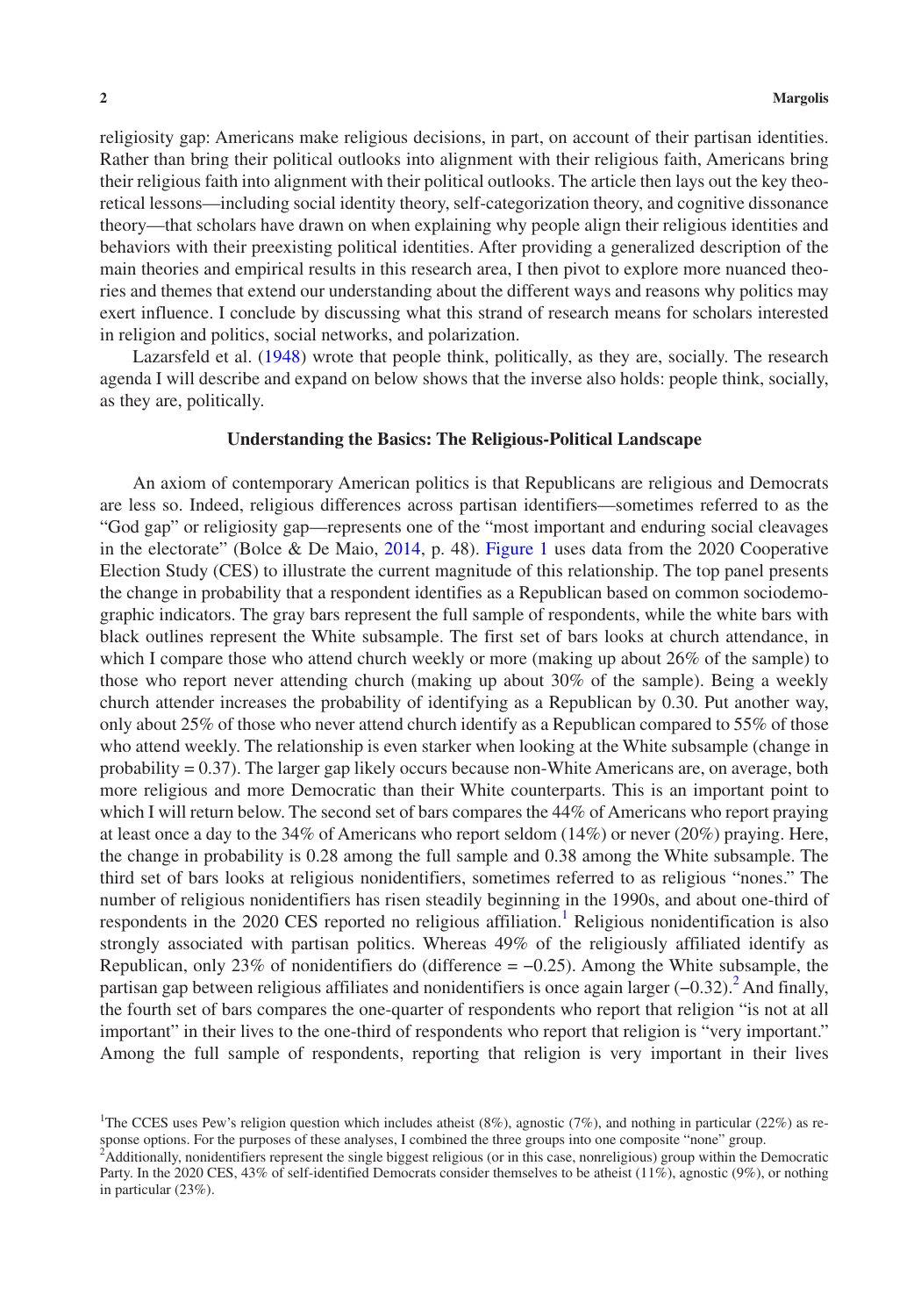

<span id="page-2-0"></span>**Figure 1.** Demographic predictors of partisanship and vote choice. Gray bars represent the full sample of respondents; white bars represent the White subsample. *Source*: 2020 Cooperative Election Study.

corresponds to a 0.37 probability increase in identifying as a Republican compared to those for whom religion is not at all important. This gap yawns to 0.52 in the White subsample.

Are these political gaps based on religion large? Comparing the magnitude of the religious gap to other politically relevant demographic traits provides an unequivocal answer of "yes." Looking first at the gender gap, women are about 5% less likely to identify as Republican than men. Being in a union household—that is belonging to a union or having a person in one's household belong to a union—decreases Republican identification in both the full (−0.07) and (−0.10) White samples. Comparing education, college graduates (those with a four-year degree) are less likely to identify as a Republican compared to those who did not finish college (−0.08). Here, the "diploma divide" is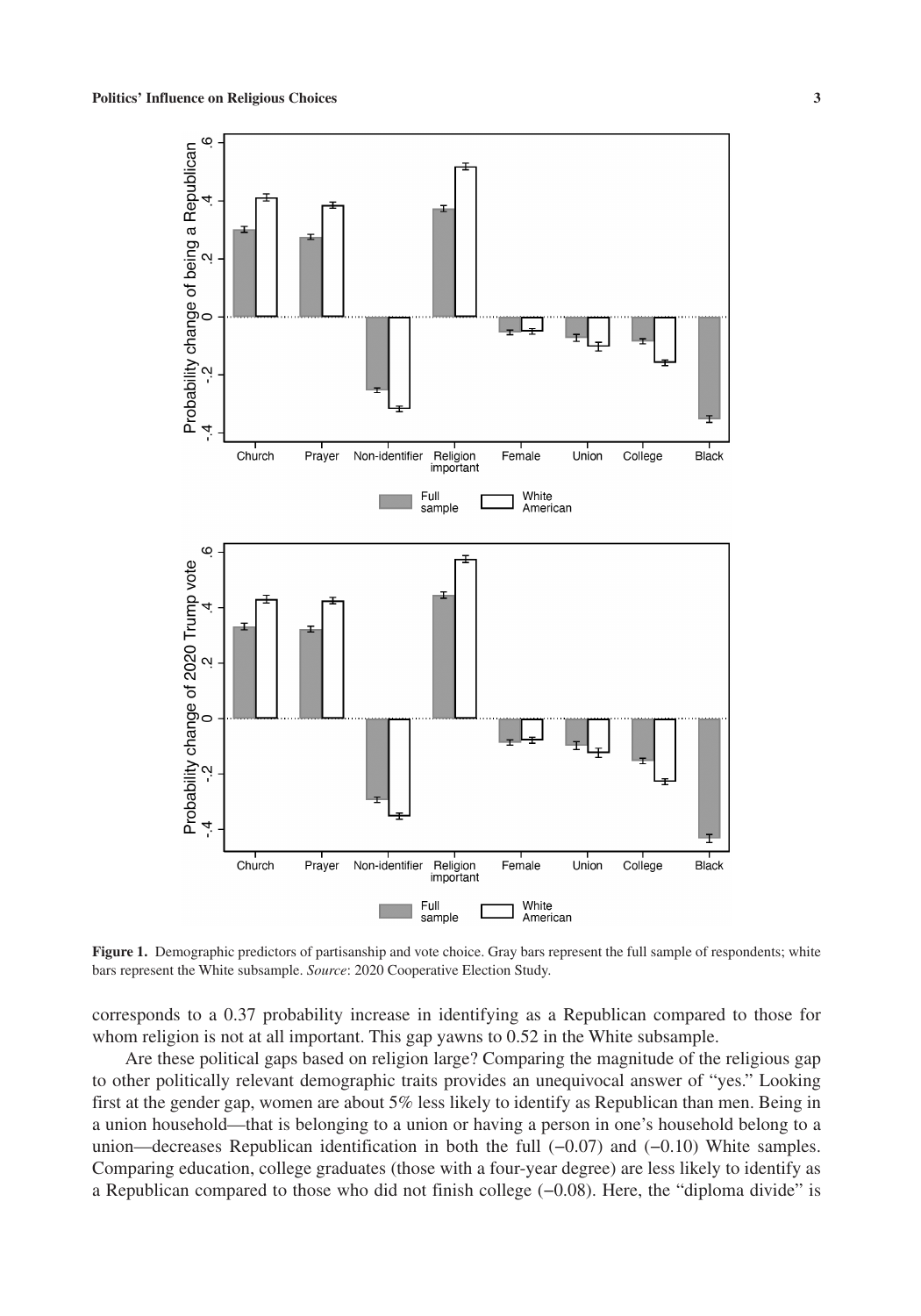particularly stark in the White subsample (−0.16). In each of these three comparisons—gender, union, and education—there is a meaningful partisan gap that warrants scholarly and journalistic attention. These gaps, however, pale in comparison to the gaps found along religious lines. Only the racial gap—in particular, with African Americans—produces a partisan gap of a similar magnitude to that found when looking at religion. The probability of African Americans identifying as a Republican is 0.35 less than the probability of those who identify as something other than African American.<sup>[3](#page-3-0)</sup>

The bottom panel replicates the results looking at vote choice in the 2020 election. Party identification is sticky, meaning that individuals may retain their party identification even if they defect in their vote. This is a particularly plausible scenario in 2020 given that President Trump was on the ballot. Here, there is stronger evidence of a gender gap, with an 8-point gap in Trump support (as opposed to a 5-point gap in Republican identification). Additionally, being a union household decreased the likelihood of supporting Trump in the 2020 election (−0.10 and −0.12). The diploma divide was quite large in the 2020 election, particularly among White Americans (difference = −0.23). And even still, these larger sociodemographic voting gaps are not as large as the voting blocs formed along religious lines, with the exception of the racial gap  $(-0.43)$  $(-0.43)$  $(-0.43)$ .<sup>4</sup>

Importantly, these religiosity gaps appear even among those who share a religious tradition. Church attendance is associated with Republican identification and vote choice among Catholics, mainline Protestants, evangelical Protestants, and self-identified Christians who do not fit neatly into a category (Margolis, [2018a\)](#page-27-1). The political gaps in the general sample therefore do not appear simply because one group (such as White evangelicals) are both frequent church attenders and strong Republicans. Instead, this gap appears across the broader Christian spectrum, particularly for White Christians. The research agenda explored in this article, therefore, speaks most directly to White Americans of the Christian (that is, Protestant, Catholic, or undifferentiated Christian) faith.<sup>3</sup>

While such a pronounced divide may lead a person to assume that the religiosity gap has been around for a long time, this gap is relatively new. The relationship between religious and political attitudes through the mid-20th century reflected the *ethnoreligious* model, in which different religious groups were aligned with the different parties (Green, [2007;](#page-26-0) Kellstedt et al., [1996\)](#page-27-2). Shared ethnic and cultural features within religions produced cohesive political blocs that included both highly religious and less devout among its ranks. A religiosity gap that brings together people of different religious backgrounds who share levels of religious commitment, on the other hand, began to emerge in the 1980s and was clearly present and noticeable in survey data beginning in the 1990s.

Figure [2](#page-4-0) draws on the General Social Survey (GSS) to show the emergence of the religiosity gap over time. The top panel plots the percentage of Democrats (black dots) and Republicans (gray squares) who report no religious identification from the 1970s until today. The figure clearly demonstrates that while there was no partisan difference in religious nonidentification throughout the 1970s and 1980s, a gap began to appear in the 1990s. While rates of nonidentification increased for both Republicans and Democrats, the increase is dramatically larger among Democrats. The right panel looks at religious engagement, measured by church attendance. Here, the vertical axis represents the percentage of Democrats and Republicans who report attending church on a regular basis, that is, weekly or more. While Republican rates of reported church attendance have remained largely stable over time—only declining slightly since 2010—Democrats' rates of attendance at religious services have plummeted.

<span id="page-3-0"></span><sup>&</sup>lt;sup>3</sup>In a direct comparison between Black respondents and White respondents, the probability difference is –0.40.

<span id="page-3-1"></span><sup>4</sup> The smallest absolute difference in 2020 vote choice is the nonidentification measure, which is −0.29 in the full sample and −0.35 in the White subsample.

<span id="page-3-2"></span><sup>&</sup>lt;sup>5</sup>While I address the religiosity gap among African Americans, Hispanic Americans, and Asian Americans later in the article, the research in question has little to say about the religiosity gap among non-Christian faiths. This gap in the literature is largely due to data limitations and represents an important avenue for future research.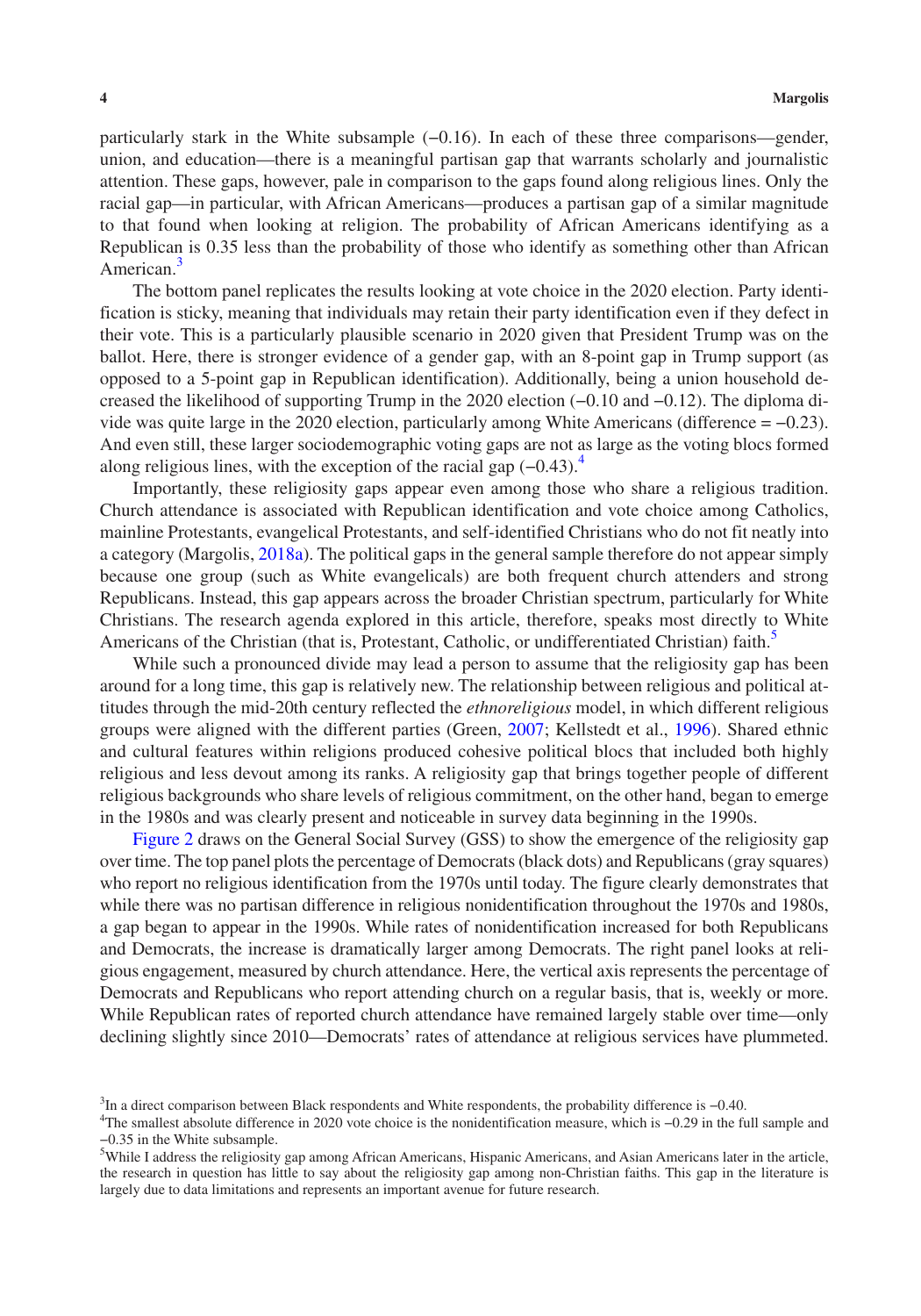

<span id="page-4-0"></span>**Figure 2.** The religiosity gap over time. *Source*: 2020 General Social Survey.

The two panels of Figure [2](#page-4-0) not only reiterate the extent of the religiosity gap introduced in Figure [1](#page-2-0) but highlights that this gap has not been part of the American political landscape for terribly long.<sup>[6](#page-4-1)</sup>

# **How Did We End Up With a Religiosity Gap?**

Figures [1](#page-2-0) and [2](#page-4-0) both show evidence of a religiosity gap; however, these descriptive analyses do not tell us how or why the gap appeared. I argue that the emergence of a religiosity gap occurred in

<span id="page-4-1"></span><sup>&</sup>lt;sup>6</sup>Importantly, however, readers should not interpret Figure [2](#page-4-0) as evidence of an asymmetric religiosity gap in which Democrats have responded to the political landscape by moving away from organized religion while Republicans have been religiously unmoved on account of the religious-political surroundings. Repeated cross-sectional data can be misleading, and I address this in more detail in subsequent sections.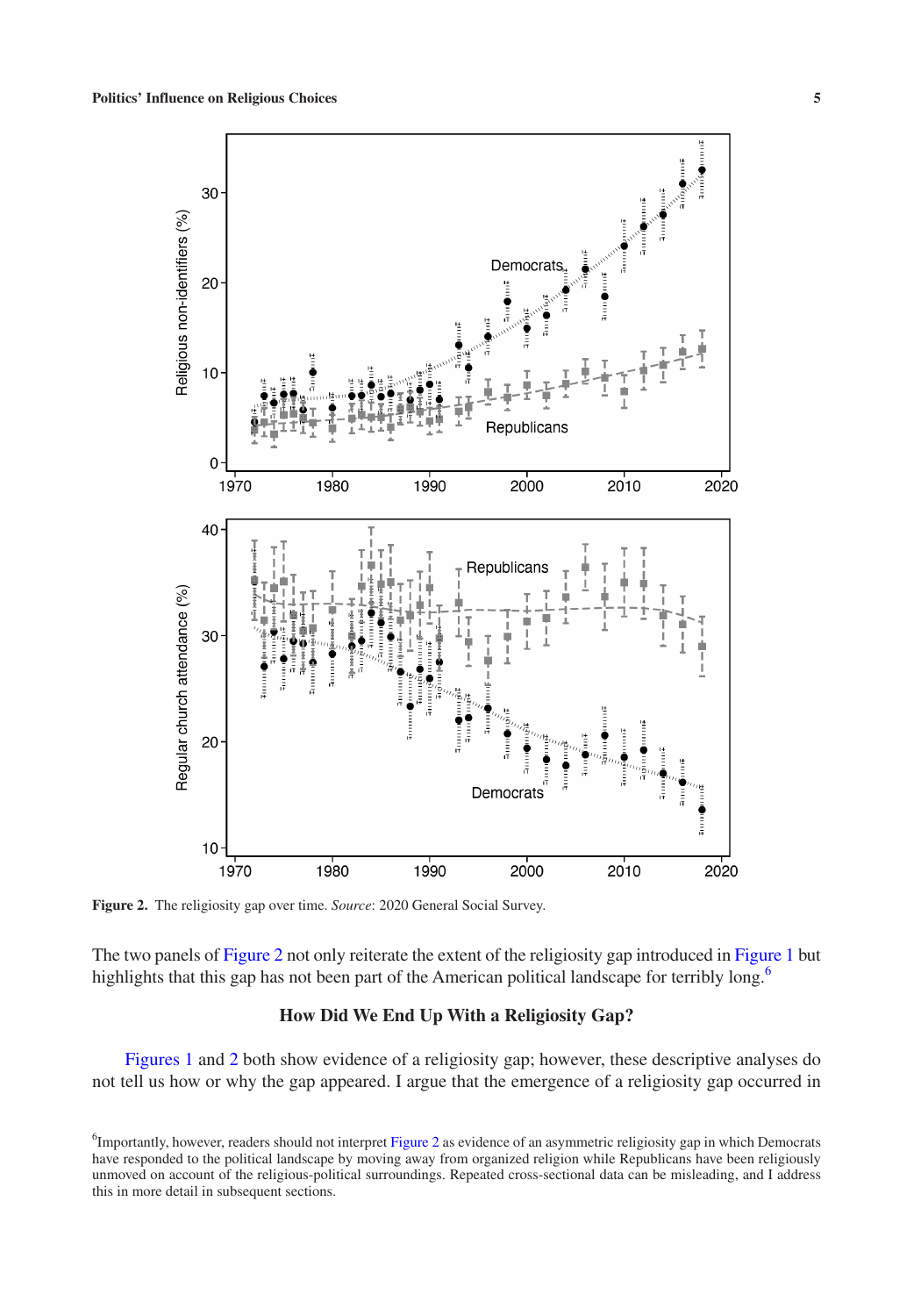three steps. The first step is that the religious-political landscape changed dramatically and rapidly during the latter half of the 20th century. These changes include: the introduction and salience of new morally clad political issues, such as abortion, women's rights, and gay rights; conservative religious elites entering the political sphere, such as the Moral Majority; and political elites distinguishing themselves on issues related to religion and morality, with Democrats opting for more liberal standpoints and Republicans responding by promoting more conservative views.<sup> $\bar{7}$ </sup> Scholars seem to agree that "religion's injection into American politics and its association with the Republican Party" (Campbell et al., [2018,](#page-25-1) p. 552), or "politicized religion" (Hout & Fischer, [2002\)](#page-26-1), is what set the stage for religious-political sorting to occur.

The second step in the process is that average Americans became aware of this changing political landscape. If voters do not know that the parties take different positions on abortion or school prayer or if they do not know that conservative religious elites rally around Republican candidates, then these societal-level changes would not prompt a restructuring among average Americans. Americans do seem to meet this baseline requirement, believing that political leaders frequently discuss religion and that religious leaders are involved in politics (Campbell et al., [2020](#page-25-2), Chap. 6), religious people and evangelicals (nonreligious people and seculars) are more likely to be Republicans (Democrats) than Democrats (Republicans) (Campbell et al., [2011](#page-25-3); Claassen et al., [2021\)](#page-25-4), and the Republican Party is "friendlier" to organized religion than the Democratic Party (Margolis, [2018a,](#page-27-1) Chap. 3). Moreover, there is some evidence of a fused evangelical-Republican identity, meaning that Americans—specifically, nonevangelicals and non-Republicans, perceive a single identity with a religious and political component rather than two separate identities (Patrikios, [2013\)](#page-28-0). Taken together, the political landscape changed, and many Americans have recognized this shift, thereby setting the stage for religious sorting to occur.

The third step in the process is that Americans brought their religious and political outlooks into alignment. The direction of this realignment, however, is not obvious. For decades, scholars believed that the realignment occurred because Americans updated their political attachments and candidate preferences to comport with their preexisting religious commitments. In other words, the explanation assumed that after Americans became aware of the changes to the political landscape, less religious Americans became Democrats and their more religious counterparts became Republicans. This makes intuitive sense if you consider politics to be this thing people tolerate or pay little attention to, while you believe that religion deals with the eternal state of one's soul. The religion and politics subfield made these assumptions and subsequently demonstrated the many ways religious identification, practice, and beliefs affected political attitudes (Greeley, [1993](#page-26-2); Guth et al., [1995](#page-26-3); Jelen, [1988](#page-26-4), [2017](#page-26-5); Whitley, [2009](#page-29-0)), partisanship (Green, [2007;](#page-26-0) Kellstedt & Green, [1993;](#page-27-3) Kohut et al., [2000;](#page-27-4) Layman, [1997](#page-27-5); McDaniel & Ellison, [2008](#page-28-1)), and vote choice (Green, [2007;](#page-26-0) Layman, [1997](#page-27-5); Olson & Green, [2006](#page-28-2); Smidt et al., [2010\)](#page-28-3). Despite the volume of research in this area, scholars did not test the validity of the unidirectional assumption. Instead, much of the research explaining the emergence of the religiosity gap relied on cross-sectional data, such as the data used to produce Figures [1](#page-2-0) and [2](#page-4-0), and took as a given that religious independent variables affected political dependent variables. More recently, however, scholars have called the underlying unidirectional assumption into question and started exploring the reverse relationship: Partisans, starting as early as the 1970s, might have also been updating their religious commitments to be in line with their preexisting political outlooks. This article will focus on the relationship in which politics affects religion.

<span id="page-5-0"></span><sup>&</sup>lt;sup>7</sup>See Putnam and Campbell ([2010\)](#page-28-4) for a more detailed discussion of the changes to the religious-political environment starting in the 1960s.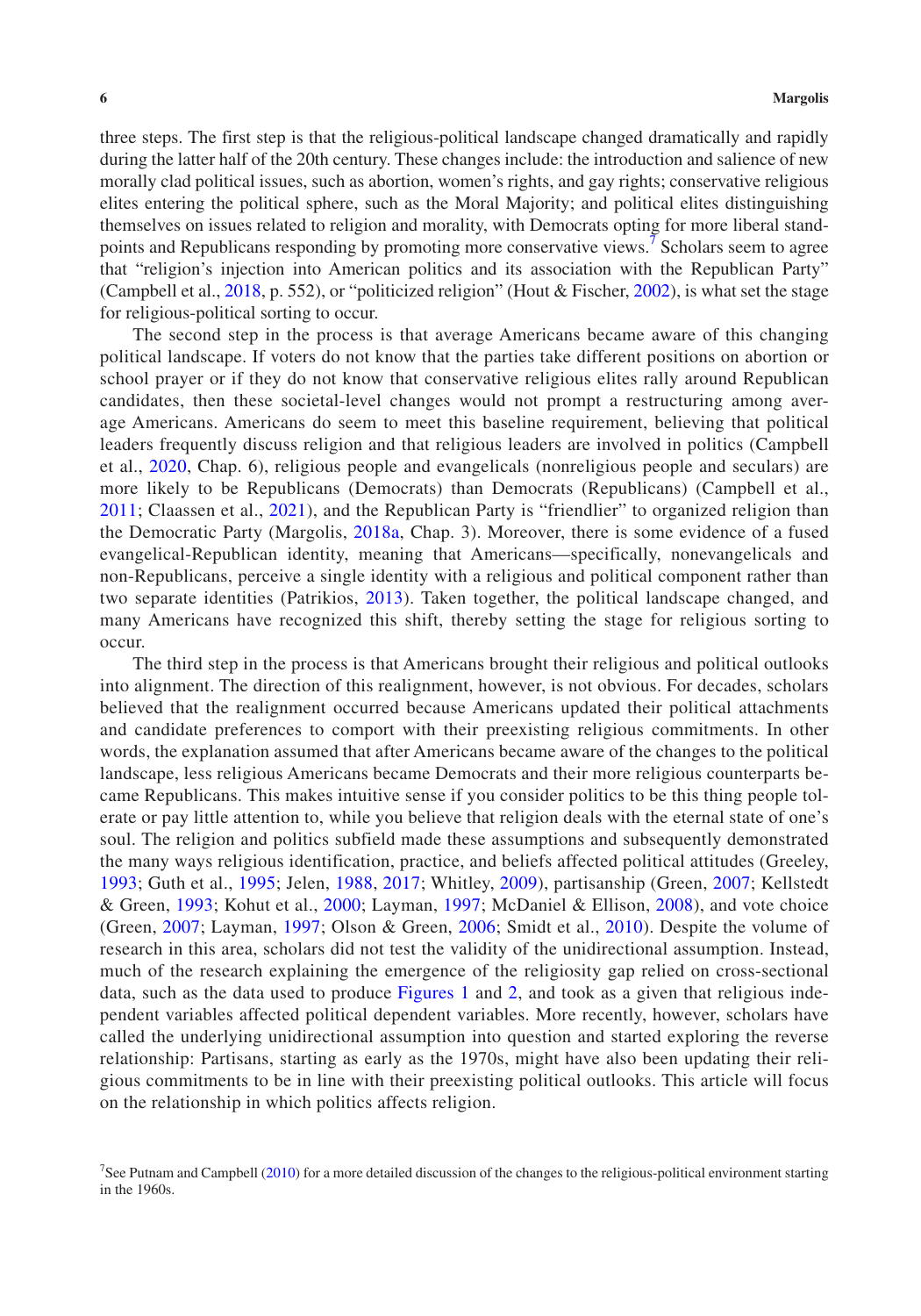Before describing the research in this fledgling field, I take a short detour to define terms and explain how scholars employ language when writing about the relationship between religion and politics. First, scholars exploring this specific line of inquiry generally conceptualize *religion* as a social phenomenon that is something "born and nurtured among groups of people" (Iannaccone, [1994](#page-26-6), p. 1183). In doing so, scholars have been predominantly interested in religious engagement, often measured through church attendance (Margolis, [2018a;](#page-27-1) Patrikios, [2008\)](#page-28-5); the willingness to take on a religious label, thereby identifying with a religious group and as a group member (Campbell et al., [2020;](#page-25-2) Egan, [2020](#page-25-5); Hout & Fischer, [2002,](#page-26-1) [2014;](#page-26-7) Margolis, [2018a](#page-27-1), [2018b\)](#page-27-6); and decisions surrounding which churches to join or leave (Djupe, Neiheisel, & Sokhey, [2017,](#page-25-6) [2018](#page-25-7)). Therefore, the current politics-affecting-religion research refers specifically to politics' ability to shape the *social* component of religion associated with group membership and participation.<sup>8</sup>

Second, the *politics* in "politics affects religion" incorporates two key features—the political landscape and individual political identities. First, the political landscape, described above, is a key part of any religious-political sorting story. Without religious (political) concerns becoming relevant in the political (religious) sphere, average Americans would not have cues to draw on when making religious or political choices. Second, scholars have focused largely on Americans' self-reported partisanship (Campbell et al., [2020;](#page-25-2) Margolis, [2018a\)](#page-27-1), ideology (Hout & Fischer, [2002,](#page-26-1) [2014\)](#page-26-7), or both (Egan, [2020](#page-25-5); Patrikios, [2008](#page-28-5)) when looking for evidence of politically driven religious change. Newer research has also focused on evaluations of Donald Trump (Djupe et al., [2017](#page-25-6)) and the Christian Right (Djupe, Neiheisel, & Sokhey, [2018](#page-25-7)) in order to explore variation in religious choices among Republicans. I refer to this constellation of political variables as *political outlooks*, but I use more precise language when describing specific empirical findings. As will become evident in the sections that follow, both the political landscape and partisan/ideological identities jointly influence Americans' religious choices. With these key terms under our belts, we can now pivot to a discussion of when, why, and how politics may shape religion.

## **How and Why Might Politics Shape Religious Identities and Engagement?**

The entire endeavor of exploring whether, to what extent, and how politics can affect religious identities and behaviors is premised on the idea that religion is, in fact, changeable. This claim seems far-fetched to some and certainly antithetical to a great deal of canonical public opinion research that takes religious group membership as fixed and causally prior to politics (Berelson et al., [1954;](#page-25-8) Campbell et al., [1960\)](#page-25-9). Sociologists, however, have long documented individual-level change in religiosity and religious identification over time (Argue et al., [1999;](#page-25-10) Chaves, [1991](#page-25-11); Hadaway & Roof, [1988](#page-26-8); Hoge, Johnson, & Luidens, [1993,](#page-26-9) [1995](#page-26-10); Newport, [1979](#page-28-6); Schleifer & Chaves, [2017;](#page-28-7) Sherkat & Wilson, [1995;](#page-28-8) Smith & Snell, [2009](#page-28-9); Stolzenberg et al., [1995](#page-28-10); Stump, [1984;](#page-28-11) Wilson & Sherkat, [1994](#page-29-1)), and it was a pair of sociologists who first raised the possibility that politics might be a driver of religious change.

All the research discussed in this article stands on Hout and Fischer's ([2002,](#page-26-1) [2014](#page-26-7)) shoulders. In brief, the authors use General Social Survey (GSS) data to show increased rates of religious

<span id="page-6-0"></span><sup>8</sup> Scholars can interpret religious change as evidence of changing identities and behaviors in a literal sense or as a more subjective measure that captures feelings of closeness toward religion or a person's idealized level of religious engagement. Either interpretation, however, offers insight into a person's evaluations of and toward religion. It is also possible that religiouspolitical sorting occurs on account of social desirability bias. Importantly, this bias could work in both directions—encouraging religious and nonreligious people to report certain political views or encouraging partisans to report certain religious behaviors. That said, even evidence of religiously driven political sorting or politically driven religious sorting that comes about because of social desirability bias is informative. It means that, at the very least, misaligned cognitions (to borrow the term from Festinger, [1957\)](#page-26-11) in this realm are strong enough to create dissonance that people want resolved when answering survey questions. See Margolis ([2018a](#page-27-1), Chap. 3) for more complete discussion about interpreting religious change in survey research.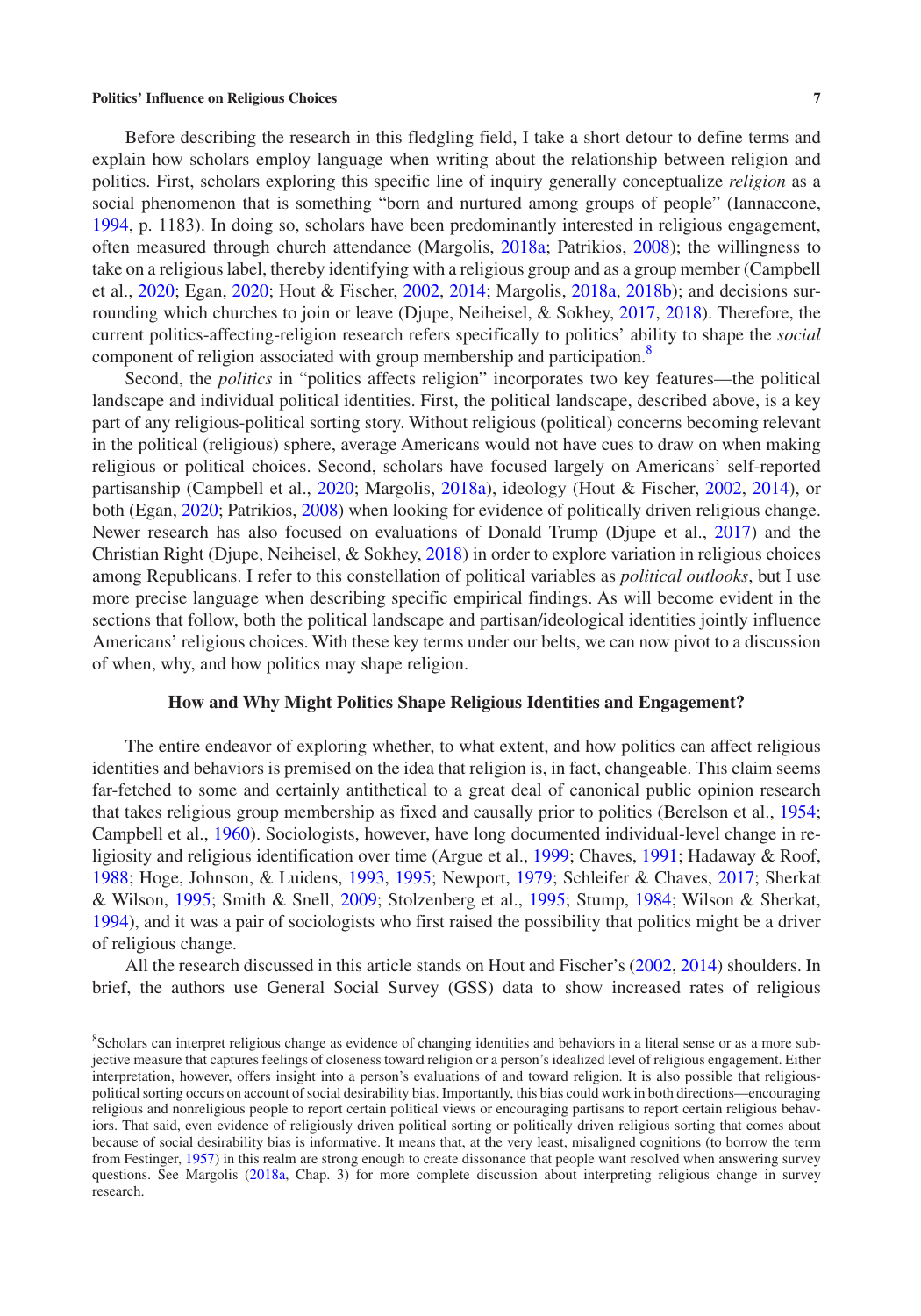nonidentification—that is, reporting to be a religious "none" or nothing in particular—occurred chiefly among political liberals and moderates. Their politicized-religion hypothesis claims that the power and prominence of the Christian Right in American politics serve as an impetus for Americans on the political left to leave organized religion.<sup>[9](#page-7-0)</sup> Aggregate trends follow suit: Rates of religious nonidentification climbed during the 2000s to a larger extent in Republican states and when the Christian Right was in the public eye compared to Democratic states and when culture war battles waned (Djupe, Neiheisel, & Conger, [2018](#page-25-12)).

Scholars have since refined and extended this original argument about how and why politics affects religion. In particular, researchers relied on political psychology and public opinion lessons in order to make theoretical sense of what seemed to be an empirical reality. The next section begins by introducing the common theoretical underpinnings in the politics-affects-religion research and then goes on to describe more nuanced theories and findings that have emerged in this area.

## **Understanding Partisan-Driven Religious Sorting**

In order for partisanship and the political environment to affect religious choices, partisanship must be a strong identity—strong enough to shape decisions about community ties in the hereand-now as well as possibly what lies ahead for people after death. To make this point, scholars frequently draw on the ever-growing literature that looks at partisanship through the lens of social identity theory (SIT) (Tajfel, [1970;](#page-29-2) Tajfel & Turner, [1979\)](#page-29-3). In brief, holding a partisan identity is a psychological expression of group membership (Campbell et al., [1960](#page-25-9)) and is akin to being part of a team—a person roots for their team, is disappointed when their team loses, remains loyal to the team, and feels both an affinity toward others on the team and antipathy for those who are not (Green et al., [2002\)](#page-26-12). Consequently, partisan identities go far beyond reflecting political outlooks, and even go beyond shaping political outlooks (Lenz, [2012](#page-27-7); Levendusky, [2009](#page-27-8)): Partisanship is a social identity in its own right (Greene, [1999,](#page-26-13) [2004;](#page-26-14) Huddy et al., [2015](#page-26-15)). And this identity affects partisans' attitudes, emotions, and behaviors, even in seemingly apolitical situations (Devine, [2015](#page-25-13); Gerber & Huber, [2009](#page-26-16), [2010;](#page-26-17) Huber & Malhotra, [2017](#page-26-18); Iyengar & Westwood, [2015;](#page-26-19) Lelkes & Westwood, [2017;](#page-27-9) Mason, [2015](#page-27-10); [2018b](#page-27-11); McConnell et al., [2018\)](#page-28-12).

Applying these theoretical framework to the question of politics affecting religion, Patrikios [\(2008](#page-28-5)), Campbell et al. ([2018\)](#page-25-1), Margolis ([2018a\)](#page-27-1), and Egan [\(2020](#page-25-5)) all operate under the assumption that partisanship and ideology operate as central social identities.<sup>[10](#page-7-1)</sup> Self-categorization theory (SCT) (Hogg & Abrams, [1988](#page-26-20); Hogg & Terry, [2000](#page-26-21); Turner, [1975;](#page-29-4) Turner et al., [1987](#page-29-5)), a related extension of SIT, then explains how individuals may update their reported religious identities (as in the case of Campbell et al. [\(2018](#page-25-1)), Campbell et al. ([2020\)](#page-25-2), Margolis ([2018a](#page-27-1)) and Egan [\(2020](#page-25-5))), levels of religious participation (as in the case of Patrikios [\(2008](#page-28-5)) and Margolis [\(2018a,](#page-27-1) [2018b\)](#page-27-6)), and beliefs (as in the case of Campbell et al. ([2018\)](#page-25-1), Campbell et al. [\(2020](#page-25-2))) in light of their political identities. The logic here is that group members look to group standards or prototypical group members for guidance about behavior (Hogg & Abrams, [1988](#page-26-20); Turner et al., [1987\)](#page-29-5). In other words, once partisans (or ideologues) see themselves as group members, they take cues from their environment on how a group member behaves. By doing so, group members ensure not only that they adhere to ingroup standards but also distinguish themselves from members of the out-party who adhere to a different set of standards.

<span id="page-7-0"></span><sup>&</sup>lt;sup>9</sup><sup>t</sup>The Christian Right" is an umbrella term that includes both religious elites and those who are sympathetic to a culturally

<span id="page-7-1"></span>conservative political agenda, including "family values" and "religious freedom" (Djupe et al, [2018,](#page-25-12) p. 911).<br><sup>10</sup>And, as noted above, scholars have used both partisan identification as well as ideological identification w analyzing the data, suggesting that both partisanship (Green et al., [2002](#page-26-12); Iyengar et al., [2012](#page-26-22)) and ideology (Malka & Lelkes, [2010;](#page-27-12) Mason, [2018a](#page-27-13)) represent group identities that can be harnessed to produce change in reported religious identities.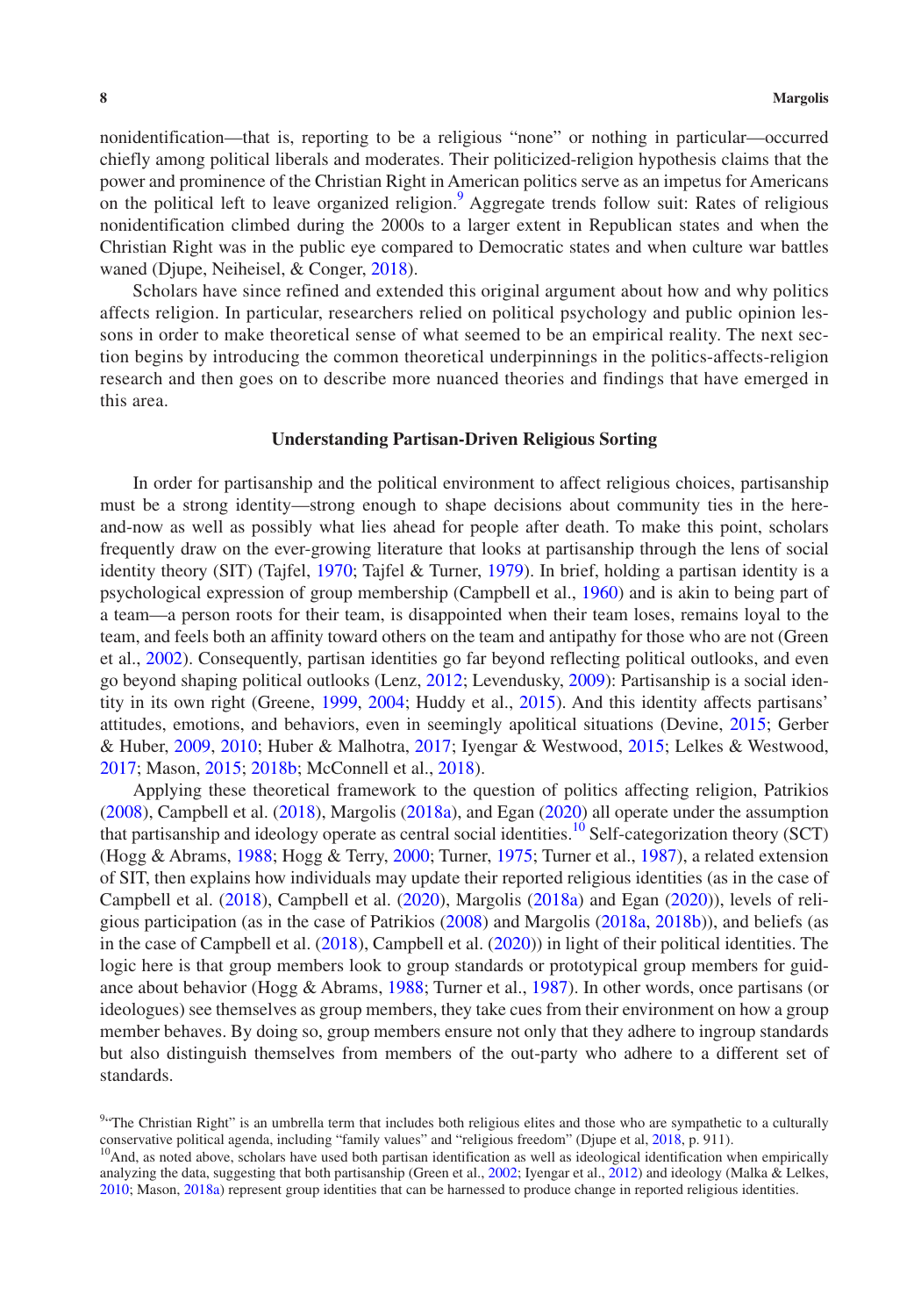Once a person has a social identity that is imbued with value and tied to one's self-esteem, scholars suggest that the person will feel cognitive dissonance if the identity conflicts with another identity or behavior. In brief, cognitive dissonance theories argue that individuals want cognitive consistency and make changes—including beliefs, actions, values, or attitudes—in order to minimize feelings of dissonance (Cooper, [2019;](#page-25-14) Festinger, [1957](#page-26-11); Festinger & Carlsmith, [1959](#page-26-23); McKimmie,  $2015$ .<sup>11</sup> In this case, it means that individuals do not want to feel politically isolated while at church, do not want to deal with the tensions stemming from holding two identities that seem to be at odds with each other, and would rather not cope with discomfort stemming from certain actions or beliefs going against group norms. When faced with such a tension, people may update their religious outlooks (including both identities and behaviors), political outlooks, or both.

SIT and SCT, coupled with cognitive dissonance theories, together predict that political outlooks, including partisanship and ideology, *can* influence religious choices; however, the direction of the relationship depends on the cues from the political landscape. As the relationship between religious conservatism and GOP politics became linked during the latter half of the 20th century (Putnam & Campbell, [2010\)](#page-28-4), and average citizens came to recognize (Campbell et al., [2011](#page-25-3), [2020](#page-25-2); Margolis, [2018a](#page-27-1); Patrikios, [2013](#page-28-0)) and even overestimate (Ahler, [2018;](#page-25-15) Ahler & Sood, [2018;](#page-25-16) Claassen et al., [2021\)](#page-25-4) this relationship, the social-psychological theories predict that Democrats (Republicans) may feel pushed out of (pulled toward) organized religion on account of the cues they receive. And indeed, this is precisely what multiple researchers have found. For example, Patrikios ([2008](#page-28-5)) finds an association between partisanship and changing levels of church attendance among evangelicals in the 1990s and 2000s, but he does not find that association in the 1970s. This, according to Patrikios, is likely to due to the "absence of partisan polarization during that period. That is, the 1970s were still a time when evangelical support for the GOP was not yet salient, and the Christian Right had not emerged as a major force in American elections" (p. 383). Additionally, party-induced religious sorting occurs during times when the linkage between religious conservatism and Republican politics is in the political spotlight, but not when the relationship is less salient (Margolis, [2018a\)](#page-27-1) or when religion is used as a tool on the political left (Campbell et al., [2020](#page-25-2)). All told, cues in the environment play a crucial role in producing religious-political sorting.

SIT and SCT offer a well-trodden theoretical path for researchers to use when exploring the relationship between political and religious identities, but these theories alone do not tell the full story. Focusing on individual differences, varying contexts, and distinct environments are also crucial to understanding if, when, how, and why politics affects religion.<sup>12</sup> Moreover, incorporating individualized context into theories can produce predictions that go beyond Republicans becoming more religious and Democrats becoming less so. In other words, while SIT and SCT may offer a common theoretical framework for much of the findings in this field, the research in this area also relies on other theories and ideas in order to provide a more complete picture of when, why, and for whom this relationship emerges. Below I detail some of the specific ideas and

<span id="page-8-0"></span><sup>&</sup>lt;sup>11</sup>Festinger [\(1957](#page-26-11)) notes that "new events may happen or new information may become known to a person, creating at least a momentary dissonance with existing knowledge, opinion, or cognition concerning behavior. Since a person does not have complete and perfect control over the information that reaches him and over events that can happen in his environment, such dissonances may easily arise" (p. 4). Applying this argument to the current discussion, the changing religious-political landscape is a crucial first step in dissonance arising at the individual level.

<span id="page-8-1"></span> $12$ Indeed, an important implicit critique of SIT is that an identity's salience may vary depending on the situation or context (see Huddy, [2013\)](#page-26-24). Viewpoints and outlooks can shift in response to which of a person's many identities are salient at a particular point in time (Klar, [2013\)](#page-27-14) or the specific context or environment in which a person finds oneself (Druckman et al., [2021](#page-25-17); Klar [2014\)](#page-27-15).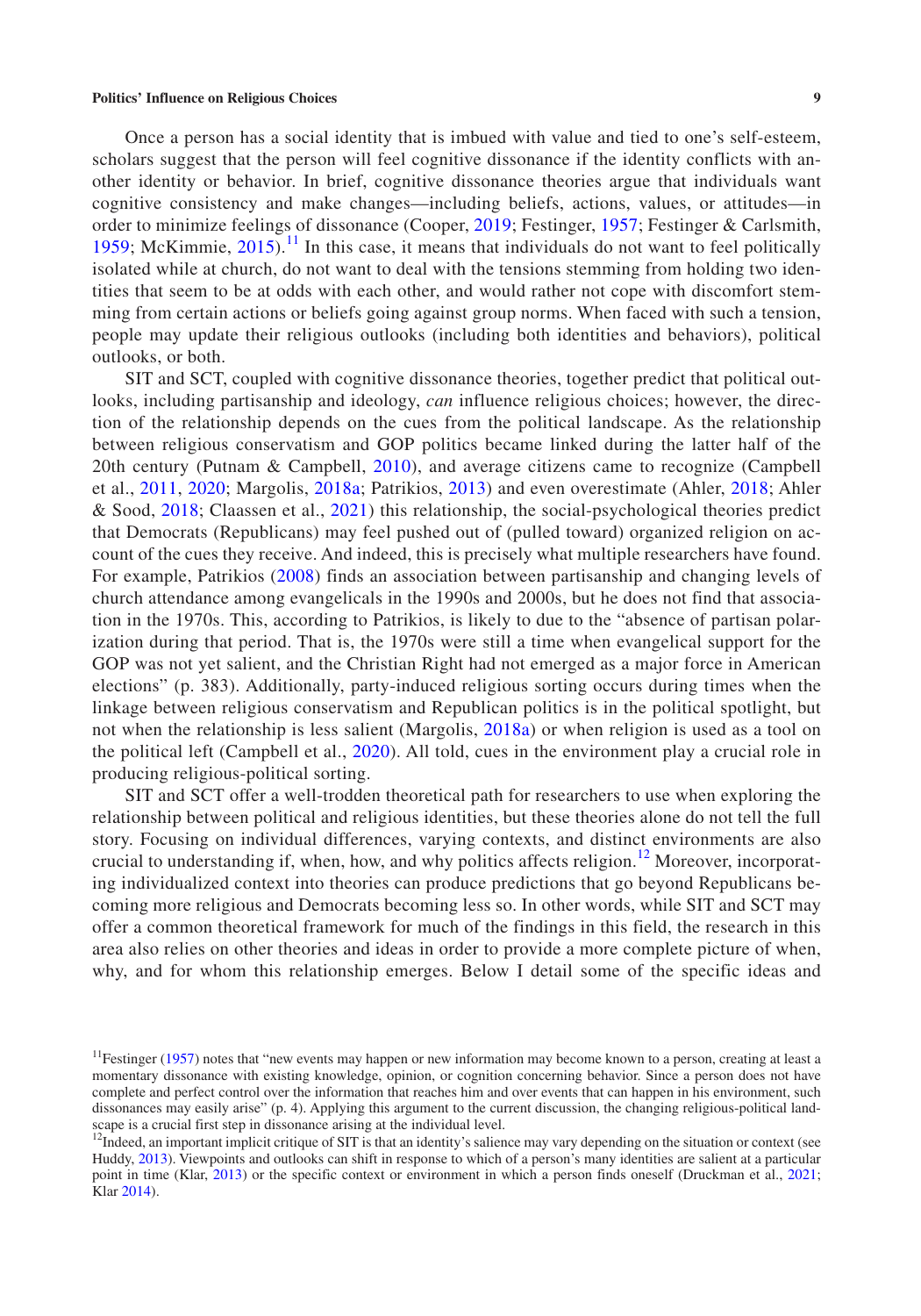findings that come out of this literature, noting their implications as well as avenues for future research along the way.

# *When Is Partisan-Driving Sorting Most Likely to Take Place? Taking Stock of Where People Are in Their Lives Helps Explain Partisan-Driven Religious Sorting*

When might the political landscape shape a partisans' choices about religious identification and practices? Are partisan identities always strong enough to induce such changes, or are there times when politically driven religious change is more likely to occur? Knowing a person's life stage can help answer these questions (Margolis, [2018a,](#page-27-1) [2018b](#page-27-6)). In particular, the timings of a person's religious and political socialization produce a window during which time we might expect politics to exert an influence on religious decision-making.

To more fully explain this argument, I will briefly describe both the religious and political socialization literatures. First, the religious-socialization literature notes that the process begins in childhood, during which time kids have very little agency over their religious decisions. Parents decide whether to enroll children in religious school or whether to attend church on Sunday. But upon reaching adolescence, it is common for individuals to assert control over their religiosity, which often includes distancing themselves from both the religion in which they were raised and religious practice in general. This pattern holds across different religious communities, varying degrees of closeness with family, and among both Democrats and Republicans (Arnett & Jensen, [2002](#page-25-18); Desmond et al., [2010](#page-25-19); Hoge, [1981](#page-26-25); Hoge, Johnson, & Luidens, [1993](#page-26-9), [1995;](#page-26-10) Koenig et al., [2008;](#page-27-16) Margolis, [2018a;](#page-27-1) Myers,  $1996$ ; Petts,  $2009$ ; Smith & Snell,  $2009$ ; Uecker et al.,  $2007$ ).<sup>[13](#page-9-0)</sup> People, however, do not stay on the outskirts of religion indefinitely. Many choose to come back upon reaching adulthood—which sociologists note often coincides with starting a family. When people have children, they are encouraged to decide about their own religious involvement as they make decisions about how they want to raise their children. While not everyone who falls away from religion returns, this is the time period in which a return is most likely to take place and represents a time when people actively make choices regarding their religious involvement. After making a reentrance (or not) into religion during this time, religious identification and engagement are then more stable relative to previous points in a person's life. Put more plainly, the strength and salience of religious identities fluctuate over the life course. This presents an opportunity for political identities to exert influence.

Conversely, the political-socialization literature, in particular the "impressionable years" hypothesis (Sears, [1975](#page-28-16); Sears & Brown, [2013](#page-28-17); Sears & Funk, [1999](#page-28-18)), shows that partisanship develops during adolescence and young adulthood and then remains quite stable throughout one's life.<sup>[14](#page-9-1)</sup> Despite changing political fortunes and environments, individual-level partisan identity remains strikingly stable over long periods of time (Green et al., [2002\)](#page-26-12). The resultant partisanship also operates as a strong social identity (Greene, [1999](#page-26-13), [2004;](#page-26-14) Mason, [2015\)](#page-27-10), affecting both political and apolitical attitudes and behaviors (Bartels, [2006;](#page-25-20) Gerber & Huber, [2009,](#page-26-16) [2010](#page-26-17); Huddy et al., [2015](#page-26-15); Iyengar & Westwood, [2015;](#page-26-19) Keele, [2005](#page-27-17); Sances & Stewart, [2015](#page-28-19)). To reiterate, partisan identity develops in young adulthood, remains stable through adulthood, and has been shown to be quite powerful.

<span id="page-9-0"></span><sup>&</sup>lt;sup>13</sup>Sociologists have found multiple structural, developmental, and psychological explanations for the move away from religion, including (but not limited to): changing circumstances and environments as adolescents go to college or enter the workforce that disrupt long-standing religious ties (Hoge et al., [1993](#page-26-9); Smith & Snell, [2009\)](#page-28-9); the desire to assert one's independence, particularly from one's parents (Arnett & Jensen, [2002\)](#page-25-18); and to mitigate cognitive dissonance that arises due to experimentation with drinking, drugs, and premarital sex (Bryant et al., [2003](#page-25-21); Engs & Mullen, [1999](#page-26-26); Smith & Snell, [2009](#page-28-9); Uecker et al.,

<span id="page-9-1"></span>[<sup>2007\)</sup>](#page-29-6).  $14$ Because the political-socialization literature focuses on partisan identity rather than ideology, the theoretical expectations and empirical approach both focus on how partisanship shapes religious decision-making. Exploring the development of ideology as a social identity would be a natural extension of this theory.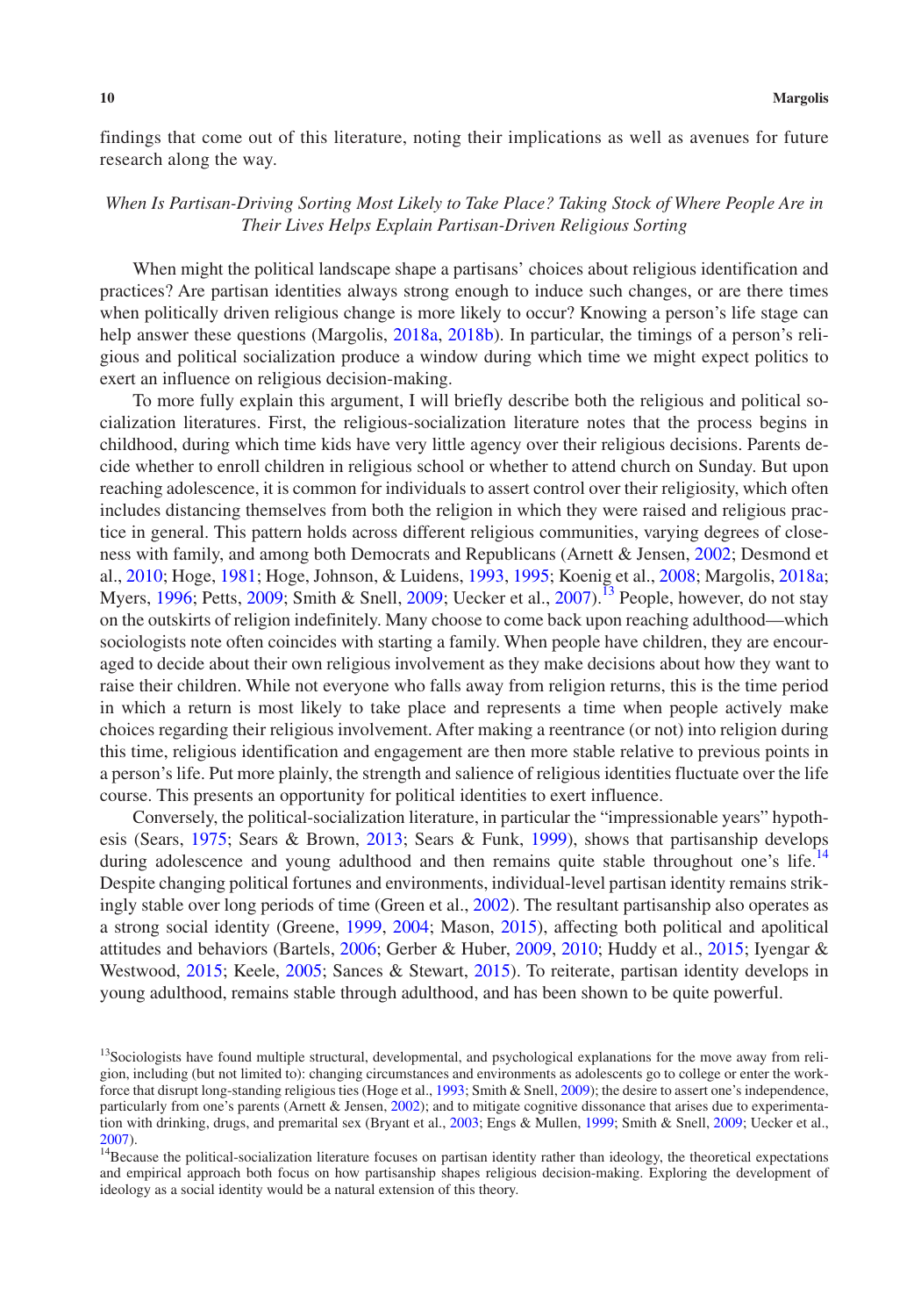The importance of these two socialization processes is the timing. For many, partisan identification solidifies during a time when religion is a less important feature in life. This means that when individuals come to a point when they need to make decisions for themselves and their families—whether or not to join a church, send kids to Sunday school, baptize children, etc.—these individuals are making these choices against the backdrop of many identities and beliefs, including a solidified party identification. And in striving for internal consonance, partisan identity can help guide these religious choices. In contrast, those with solidified religious identities—those who already made religious choices for themselves and their families—are less likely to update their religious outlooks on account of politics.

A key contribution of the life-cycle theory is that the expectations are not predicated on the current religious-political environment. Instead, the theory predicts *who* the religious-political environment is most likely to impact. The bulk of the empirics testing the life-cycle theory, which I discuss in more detail below, focuses on Republicans (Democrats) becoming more (less) religious in response to the changing political landscape during the latter part of the 20th century. But the life-cycle theory is agnostic as to how religious identities come into alignment with politics. Instead, the theory focuses on predicting which *types* of people will be more receptive to politics influencing their religious engagement. This means that the theory is generalizable and can be transported to different environments. For instance, church attendance also changed among Catholic and Protestant partisans in response to John F. Kennedy, a Catholic, being the Democratic nominee for President in 1960 in ways consistent with the life-cycle theory (Margolis, [2018a](#page-27-1), Chap. 8). As the parties evolve and new issues emerge, the life-cycle theory generates predictions about whose religious identities are most likely to change in response to the political environment.

While the life-cycle theory offers testable expectations about when partisanship is most likely to influence religious choices and labeling, it does not offer a complete theory about the relationship between religion and politics. Most notably, when might we expect religion to be the more salient identity and shape political outcomes? The next logical step in this line of research is therefore to systematically generate expectations about the *reciprocal* relationship between religion and politics. When might religious identities be more salient than political identities and behaviors? Identifying when we should expect politics to affect religion and when we should expect religion to affect politics will offer a more complete picture of the relationship.

# *Why Does Partisan-Driven Religious Sorting Occur? Both Politicized Religion and Religiously Infused Politics Can Bring About Partisan-Driven Religious Sorting*

The beginning of the article describes a host of changes to the religious and political environments during the latter part of the 20th century, including religion entering the political sphere and politics entering the religious sphere. This raises the question about what is actually producing politically driven religious change. Are individuals reacting to politicians employing religious rhetoric and trying to use religion to their political advantage? Or are they reacting to religious leaders invoking politics? In both cases, the lines between religion and politics are blurred, but in different ways. Campbell et al. ([2020\)](#page-25-2) tackle this precise question, showing the existence of a "political backlash," namely, an increase in a Democrat's likelihood of reporting being a "religious none" in two experiments: one in which a local pastor delves into the political world and one in which candidates for elected office draw on religion as part of their campaign for office. In both cases, Democrats responded to the linkages between religion and conservative politics by separating themselves from organized faith. Importantly, however, Democrats do not always distance themselves from religion. When the link is made between religion and political progressivism, there is no evidence of a religious exodus among Democrats. Margolis ([2018,](#page-27-6) Chap. 6) similarly finds that when religious cues are embedded in a conservative (antireform) immigration advertisement, Democrats subsequently report weaker religious ties; however, a progressive (proreform) immigration advertisement has no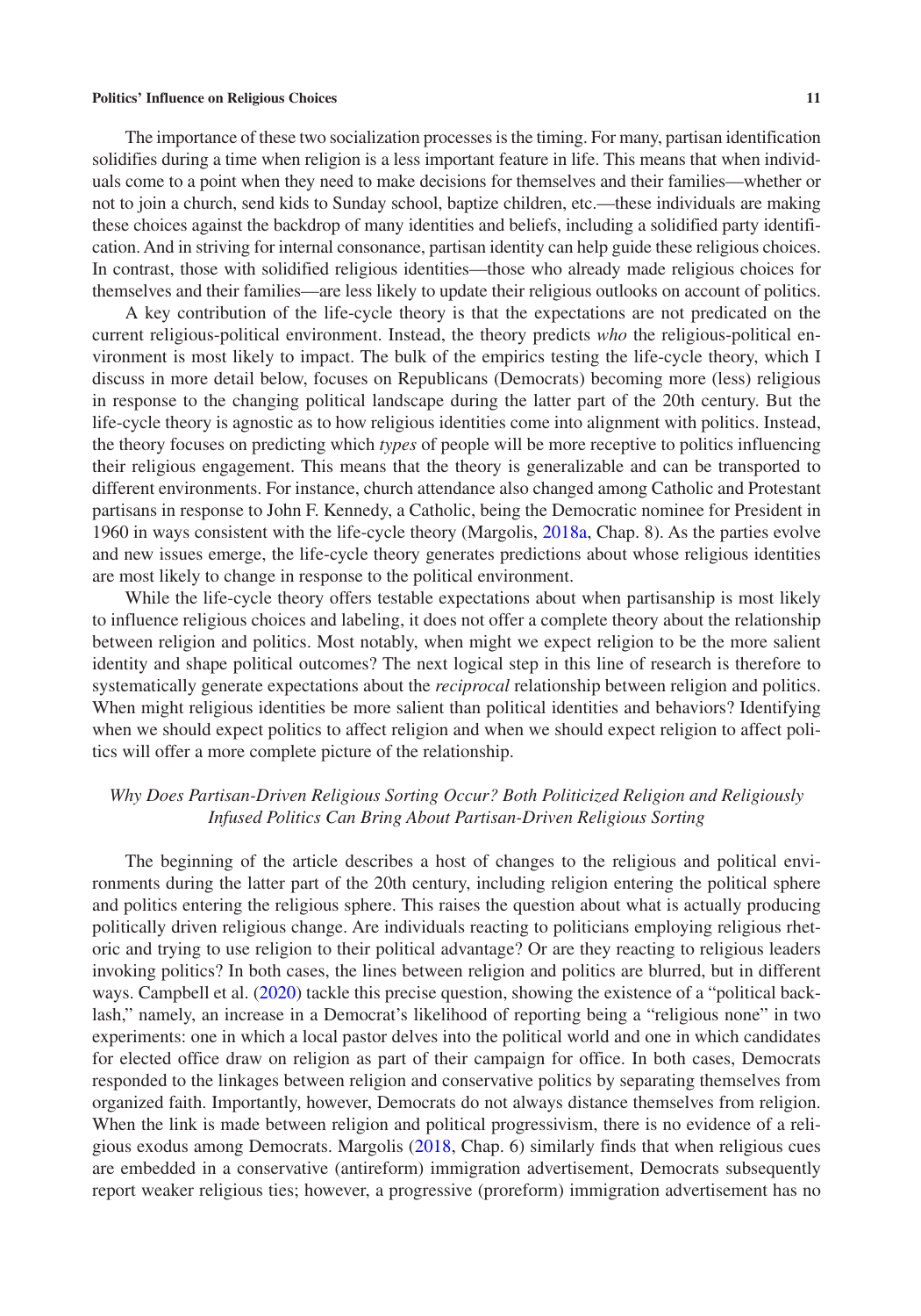detectable effect on responses to questions tapping into participants' strength of religious identification. Democrats do not react against religion playing any role in the public sphere, just a rightleaning role. These studies represent a crucial first step in understanding what exactly produces religious change. Elite-level cues, however, do not represent the only potential mechanism.

Future research can continue to probe the various ways (and at various levels) in which religion and politics are linked in order to further our understanding about what aspects of the religiouspolitical experience matter. For example, scholars should pay attention to the types of people Americans' *think* make up the two parties. I previously discussed that Americans are aware of the fact that there is a religiosity gap, and many actually overestimate the size of key religious groups in the two parties (Ahler & Sood, [2018](#page-25-16); Claassen et al., [2021\)](#page-25-4). These misperceptions are consequential because they affect both feelings about the parties (Ahler & Sood, [2018](#page-25-16)) and strength of identification with the parties (Claassen et al., [2021](#page-25-4)). If, however, individuals feel pressure to adopt group norms or behave as prototypical group members, as SCT suggests, then these exaggerated perceptions regarding the religiosity gap may be another mechanism through which partisan-driven religious change occurs. Relatedly, elite-level actions may have produced an environment ripe for individual-level sorting, but interpersonal pressures and local network ties may actually be the key drivers producing dissonance and prompting change. In other words, the elite cues may be necessary but not sufficient for politically driven religious change. Future research can and should explore at what level the tension is most likely to influence individuals' decisions.

# *For Whom Does Politics Affect Religious Decisions? Politics Can Shape Both Democrats' and Republicans' Levels of Religious Engagement*

A key—but incomplete—focus in the politics-affects-religion research is that politics pushes those on the political left out of organized religion. The attention is warranted given the dramatic rise in religious nonidentification in the United States starting in the 1990s. Indeed, this trend is what sparked Hout and Fischer's ([2002\)](#page-26-1) interest, which resulted in their groundbreaking article. While the authors explored multiple explanations for the sharp increase of religious "nones," the authors found evidence that it was political liberals who were disproportionately represented among this growing group. This comports with the church-attendance findings in Figure [2:](#page-4-0) Democrats have become less religious while Republicans' average level of church attendance has remained steady. Additionally, Campbell et al.'s [\(2018](#page-25-1), [2020](#page-25-2)) recent research—by virtue of focusing on secularism—emphasizes the political causes of increasing secularism, which has occurred on the political left. While these findings are crucial to our understanding about the relationship between religion and politics, it would be a mistake to assume that politics' effect on American religion relates solely to Democrats leaving the religious fold. To make this argument, I first describe findings showing that politics can increase reported levels of religiosity and deepen religious ties among Republicans. In doing so, these results also offer empirical corroboration of the life-cycle theory described above. I then zoom out to discuss broader theoretical and empirical considerations for researchers to consider in this domain.

The same changes to the political landscape that have been said to push Democrats away from religion can also be credited with pulling some Republicans deeper in to the religious fold or, at the very least, stemming the tide of secularization. Take, for example, what happened in the 1970s and 1980s. During this period, we see the elite-level changes described in the previous sections take hold, so that everyday Americans were being exposed to elite rhetoric and behaviors that link organized religion and conservative politics together. If this is when elite-level changes took place, this is a good place to look for individual-level change as well. I do this using the Youth-Parent Socialization Panel (YPSP), which tracks a cohort of 18-year-olds in 1965, along with their parents, from their senior year of high school all the way through adulthood. The results suggest that as long as there has been evidence of a religiosity, or God, gap in American politics, part of the explanation for the gap has been political.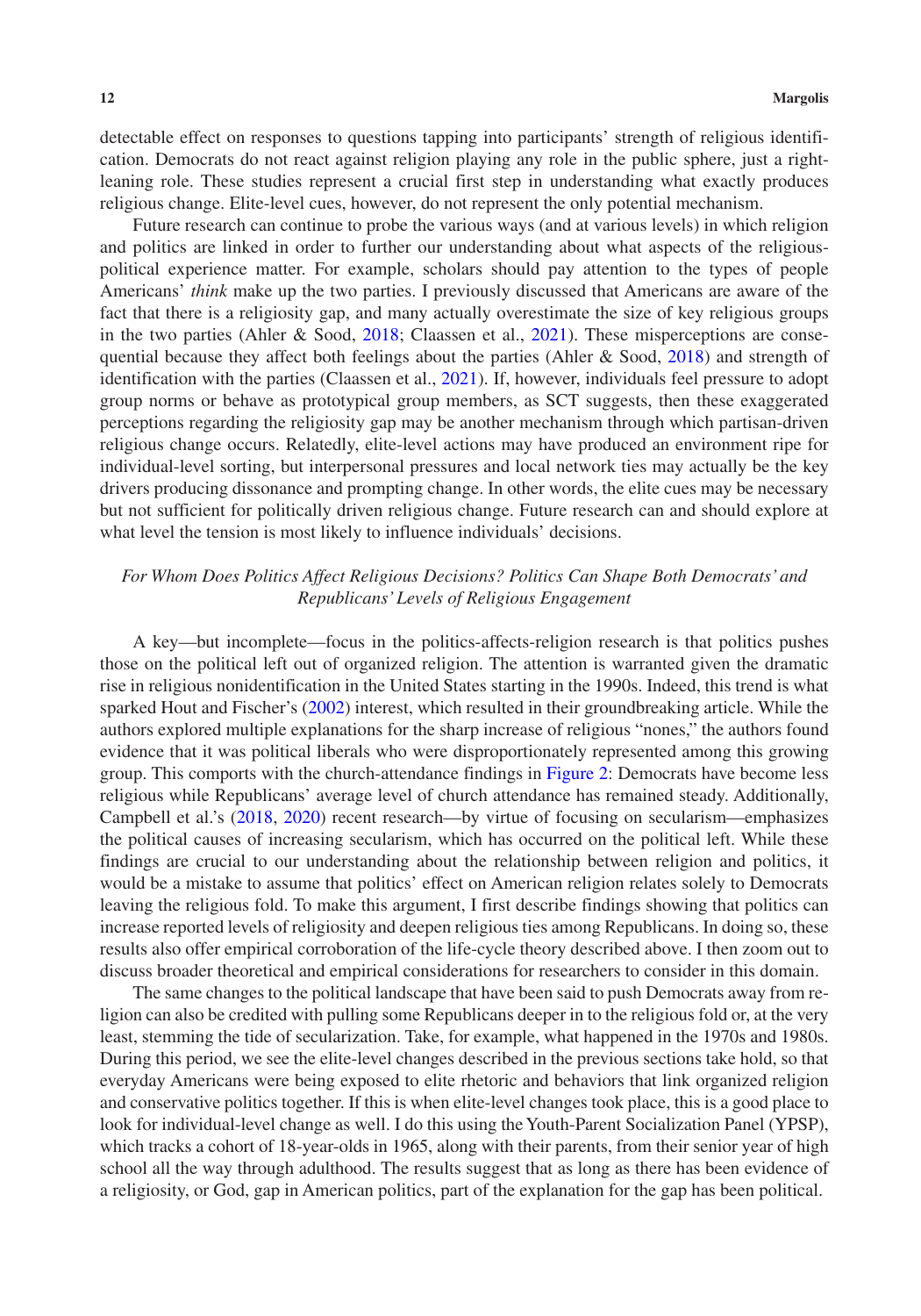The data reveal four distinct patterns. First, Democratic and Republican respondents alike (at aged 18 in 1965) became less religious in the seven years after high school. This finding tracks with the lifecycle theory described above: Young adults distanced themselves from religion, measured by church attendance, religious nonidentification, and Biblical literalism. Importantly, however, there was no partisan dimension to this dip in religiosity. After interviewing respondents in 1973—when they were 25 years old—the political landscape began to change in ways previously described[.15](#page-12-0) And it is between the 1973 and 1982 survey waves (when these one-time high school seniors were now 35 years old) when initial evidence of a partisan-driven religious gap appears. The data, however, do not show Democrats leaving religion during this time. Instead, I find that Republicans were increasing their rates of religious participation—measured through religious identification, church attendance, membership in a church group, and Biblical liberalism—in the years between 1973 and 1982, which represents the second empirical pattern. Put another way, while 1965 partisanship did not predict the generalized decline in religiosity between 1965 and 1973, 1973 partisanship strongly predicted religiosity between 1973 and 1982, with Republicans becoming more religious than Democrats during this time. This relationship holds even after accounting for socioeconomic indictors as well religious upbringing.<sup>[16](#page-12-1)</sup> This makes sense in light of the life-cycle theory. Almost everyone in this cohort was married, and many became parents to school-aged children during the 1973–82 window. Members of this cohort were therefore making religious decisions during this time. And with the changing religious-political landscape, the first evidence of partisan-driven religious sorting comes in the form of Republicans returning to religion at higher rates than Democrats. The third empirical finding is that this partisan-driven gap that emerges between 1973 and 1982 is still evident in 1997, when this cohort is 50 years old. In other words, Republicans (measured in 1973) became more religious compared to Democrats, and they were still more religious 15 years later. And fourth, while partisanship predicted change in levels of religiosity and religious identification among the student cohort, levels of religious engagement did not change among the students' parents, who were also interviewed in 1965, 1973, and 1982. These latter two empirical findings corroborate the religious-socialization literature that finds religious identities and levels of participation are more stable later in adulthood. Together, these findings suggest that (1) partisanship exerted an influence that pulled Republicans toward religion at precisely the time that the socialization literatures would predict; and (2) politics shaped Americans' religious decisions during the period when scholars first identified and at-tributed associations between religiosity and political outcomes to religion's influence.<sup>[17](#page-12-2)</sup>

<span id="page-12-0"></span><sup>&</sup>lt;sup>15</sup>Between the 1973 and 1982 survey waves, the political landscape shifted dramatically. For example, abortion transformed from being an issue on which there was a great deal of intraparty heterogeneity in viewpoints to being an issue on which the Democratic (Republican) Party because the pro-choice (pro-life) party. Whereas Jimmy Carter—a Southerner and a Democrat—became the first "born-again president" in 1976, many evangelicals supported Ronald Reagan in the 1980 election. The Moral Majority—founded by Jerry Falwell in 1978—came to prominence and was seen as a key mobilizer for the Republican Party. And while the Democratic Party did not take liberal stances (based on today's understanding), the party had moved in the direction of being more open to alternative lifestyles during the 1970s (Layman, [2001](#page-27-18)).<br><sup>16</sup>A key benefit of the YPSP data is that they provide measures of religiosity for both the youth and parent cohorts in

<span id="page-12-1"></span>when the youth cohort still lived at home. These measures allow for us to control for religious upbringing (and not a post hoc recollection of religious upbringing) in empirical analyses. This is important because one's religious upbringing is a key predictor of religiosity in adulthood, and it may be associated with the development of party identification. Additionally, levels of religiosity in 1973 are uncorrelated with change in partisan identification or presidential vote choice between 1973 and 1982. Among this cohort, therefore, there is no evidence of a reciprocal relationship; rather, only a relationship in which partisanship affects reported rates of religious engagement.

<span id="page-12-2"></span> $17A$  careful reader may ask why the YPSP data shows evidence of politically driven sorting in the 1970s and 1980s while the cross-sectional data from Figure [2](#page-4-0) do not show a religiosity gap until the 1980s and 1990s. The response, once again, has to do with the life-cycle theory. The life-cycle theory shows evidence of partisanship affecting religious decisions *among a certain subset of individuals*, namely those with young children who are in the process of making religious decisions for themselves and their families. It therefore takes time, in the form of generational replacement, to see correlational evidence of a religiosity gap in a full sample of Americans. Looking at cross-sectional data from the early 1980s provides evidence in support of this claim; there is evidence of a relatively large religiosity gap among Americans who have young children at home (0.21 bivariate correlation) but a much smaller gap among older Americans (0.07), producing a weaker overall correlation in the full sample.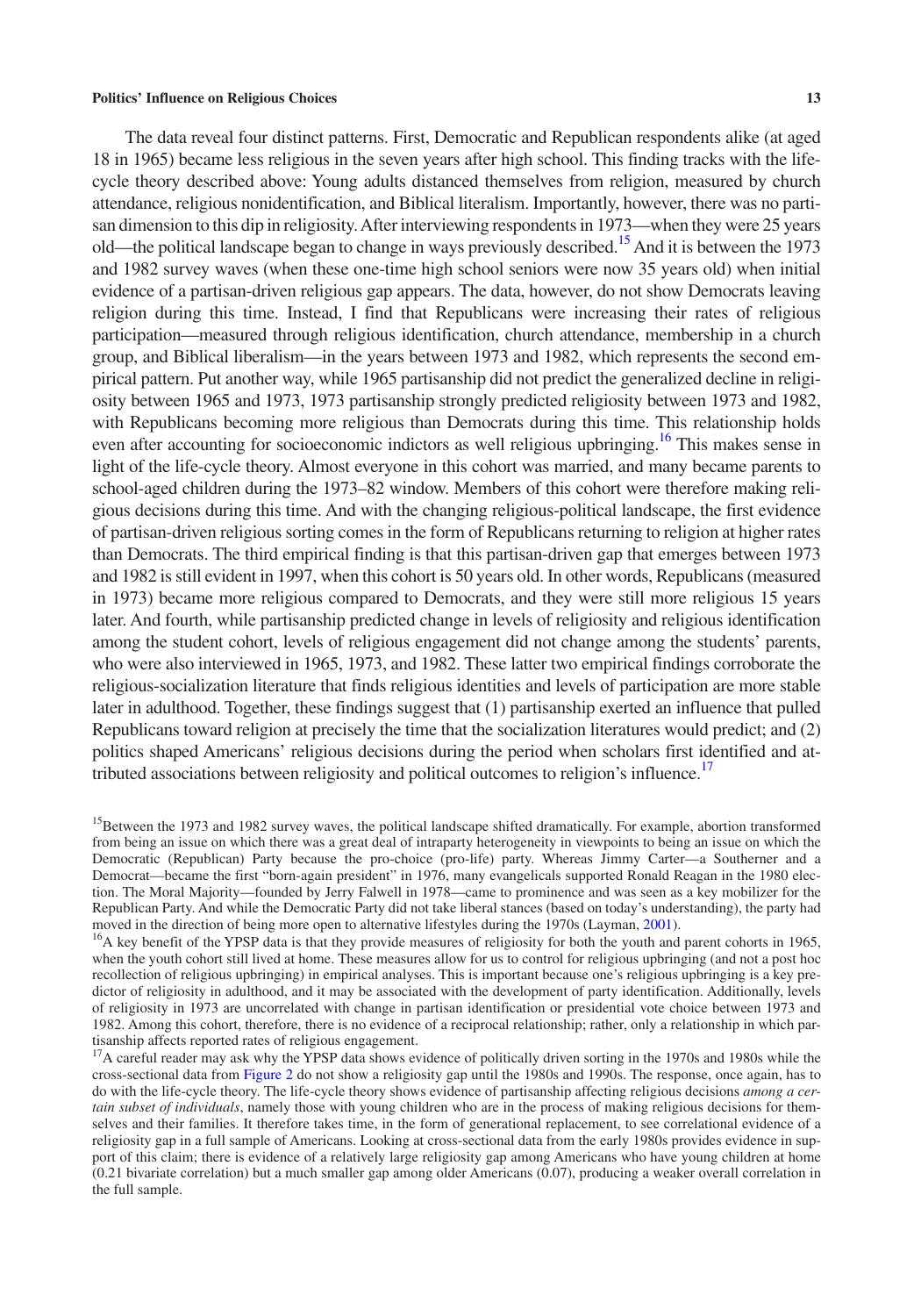The YPSP data, while rich, represents one cohort at only a few points in time; however, other panel data reveal a similar pattern in which partisanship exerts both a push away from and a pull toward religion. Patrikios [\(2008\)](#page-28-5) finds that, among white evangelicals, ideological conservatives increased their reported rates of church attendance over time compared to liberals. More specifically, he finds evidence of this pattern in panel data from a 4-year period in the 1990s and another 4-year window in the  $2000s$ .<sup>[18](#page-13-0),[19](#page-13-1)</sup> Experiments similarly reveal that political cues can change religious responses among both Democrats and Republicans. For example, when partisanship is primed—that is, when a person's political identity is brought to the top of the mind—Democrats report weaker levels of religious identification and Republicans report stronger levels ([2018a](#page-27-1), Chap.  $5$ .<sup>20</sup> These findings suggest that even a subtle political prime can influence partisans' subjective evaluations about and towards organized religion.

While the above results convey that the current nexus between religion and politics *can* produce both a push away and a pull toward religion, more research should be done with careful attention paid to uncovering when and to what extent an asymmetric relationship exists. Understanding the presence and strength of asymmetry is a thorny methodological question for a few reasons. First, religious nonidentification—measured as a binary of whether or not people identify with a religious faith or identify as a "none"—artificially produces the appearance of asymmetry. This is because the overwhelming majority of Republicans identify with a religious faith. A binary religious identification (or nonidentification) measure therefore can result in a ceiling effect in which it appears as though Republicans' relationship with religion is unchanged on account of politics, whereas Democrats' relationships have changed. Campbell et al. [\(2018,](#page-25-1) [2020](#page-25-2)), for example, do not find that their experimental treatments which blend religion and politics in various ways—affect Republicans' religious identities. But if well over 80% of Republicans identify with a faith (82% in the CCES; 87% in the GSS), it would be difficult to see evidence of a pull toward religion. Alternative measures are better able to identify potential changes. For example, asking follow-up questions based on a person's initial religious identification captures variation in strength and recognizes that identifying with a faith (or not) may not be stable (Lim et al., [2010](#page-27-19)). In particular, after asking the standard religious identification question, religious identifiers can answer an additional question asking whether they identify as a weak or strong religious identifier while religious nonidentifiers can indicate whether or not they feel closer to one religion over another. By borrowing lessons from the party identification literature, the resultant 4-point scale of religious identification is able to identify variation in religious identity to a greater extent than a binary response. Relatedly, measures of church attendance and community participation—whether conceived of as accurate measures of engagement or subjective feelings of closeness—offer greater variation among parti-sans.<sup>[21](#page-13-3)</sup> The difference in measurement strategy may explain why there is no experimental evidence of Republicans becoming more likely to identify with a religion (Campbell et al., [2018,](#page-25-1) [2020\)](#page-25-2), but there is experimental evidence of Republicans strengthening their religious identities (Margolis, [2018a,](#page-27-1) Chap. 5,

<span id="page-13-0"></span><sup>&</sup>lt;sup>18</sup>As noted previously, Patrikios [\(2008](#page-28-5)) does not find a political influence on church attendance among white evangelicals in the middle 1970s, due to the "absence of partisan polarization during that period" (p. 383).

<span id="page-13-1"></span><sup>&</sup>lt;sup>19</sup>Also using the ANES panel data from the 2000s, I find that the increased salience of gay marriage as a political issue coupled with increased news coverage reporting on religious divisions between the political parties corresponds with changing levels of reported church attendance in the early 2000s, specifically among partisans with school-aged children. Conversely, I do not find evidence of partisan-driven religious change among respondents with grown children. This pair of findings comports with the theoretical expectations from the life-cycle theory. In this case, however, the decline among Democrats was steeper than the corresponding increase. I once again find evidence in support of the life-cycle theory and of religious polarization occurring in both directions; however, the results in this case were not symmetric.

<span id="page-13-2"></span> $20$ This is true particularly among respondents with school-aged children at home, which further reinforces the expectations from the life-cycle theory.<br><sup>21</sup>For example, 36% of Republicans attend church weekly or more while 40% report attending "seldom" or "never." And while

<span id="page-13-3"></span><sup>38%</sup> of Democrats report never attending church, 26% attend at least month per month. While Republicans are certainly more religious than Democrats, Democrats are not uniformly secular and Republicans are not uniformly devout.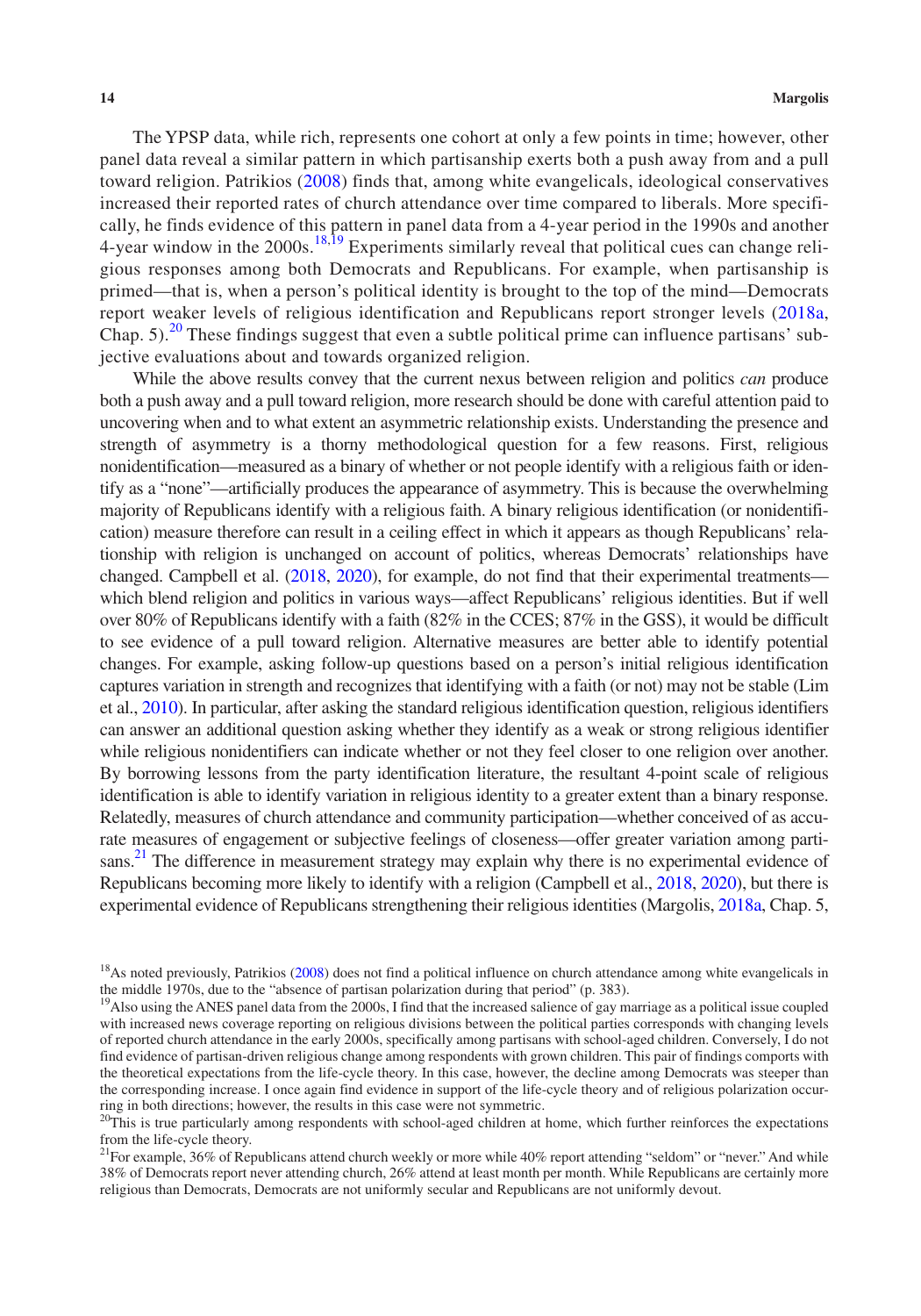[2018b\)](#page-27-6) and panel data showing that Republicans' reported levels of church attendance increase over time (Margolis, [2018a](#page-27-1), [2018b;](#page-27-6) Patrikios, [2008\)](#page-28-5). Understanding the political causes of Democrats becoming "nones" is important; however, these findings should not be automatically interpreted as asymmetric shifts.

A second reason why measuring asymmetry is difficult is because of the proverbial dog that does not bark. Even as levels of religiosity have declined in the Western world—the United States included (Inglehart, [2021](#page-26-27))—American Republicans appear immune to this global shift. It is possible, if not likely, that politics is part of the story that has kept these Americans engaged with religion. In other words, in the absence of the religious-political nexus in the United States, some religious Republicans might have experienced a decline in their levels of religious engagement. In this case, the cross-sectional stability (or gentle increases) in religiosity that scholars have found among Republicans are misleading; The religious and political landscapes have actually helped produce the observed stability. Taking these two points together—ceiling effects in religious identification and politically induced stability—can produce incomplete empirical results, including those presented in Figure [2](#page-4-0). Researchers should take care in their measurement and research decisions in order to identify political effects that masquerade as stability.

Finally, there is also additional evidence that politics affects Republicans' reported religious decisions—namely in the areas of church membership (Djupe, Neiheisel, & Sokhey, [2017,](#page-25-6) [2018](#page-25-7)), religious participation, and frequency of prayer (Margolis, [2016](#page-27-20)). Because the theoretical setup of this research is not about Republicans becoming more religious and Democrats becoming less so, I have not delved into these empirics yet. The sections that follow, however, will explain this research in detail and will reiterate that these results demonstrate that Republicans are not immune from politics affecting their religious outlooks. These findings also serve as a reminder that researchers should choose theoretically grounded outcome variables in order to successfully measure partisan-induced religious change.

# *For Whom Does Politics Affect Religious Decisions? Political Engagement Plays a Key Role in Politically Induced Religious Sorting*

Political engagement and interest are an important, and insidious, part of the story in which politics affects religion. In order for self-selection into (or out of) organized religion or certain churches to take place, individuals must be aware of the cues pushing them in one direction over another. As discussed above, scholars have shown that Americans, on average, have enough awareness about the religious-political landscape for the political environment to exert an influence (Ahler & Sood, [2018;](#page-25-16) Campbell et al., [2011](#page-25-3), [2020;](#page-25-2) Claassen et al., [2021;](#page-25-4) Margolis, [2018b](#page-27-6)). That said, we should not assume that everyone has the requisite amount of awareness or a desire to bring their identities into alignment. Perhaps not surprisingly then, scholars have found that the politically induced religious sorting described in the previous sections largely takes place among politically engaged partisans. For example, the perception of a fused evangelical-Republican identity is stronger among politically interested survey respondents, "a possible product of greater exposure to the simplistic stereotype that dominates American politics" (Patrikios, [2013,](#page-28-0) p. 817). Moreover, party identification drives changes in reported levels of secularism or religiosity when partisans "see evangelicals as primarily Republican and perceive a lot of religious talk in the political environment" (Campbell et al., [2018](#page-25-1), p. 563) or have moderate to high levels of political interest or knowledge (Margolis, [2018a,](#page-27-1) Chap. 6). To offer a more concrete example, I return briefly to the YPSP discussion from above. Politically knowledgeable Republicans returned to church between 1973 and 1982 at higher rates compared to Republicans with lower levels of knowledge. The converse is true among Democrats; Democrats with higher levels of political knowledge were less likely to return to church compared to their less knowledgeable political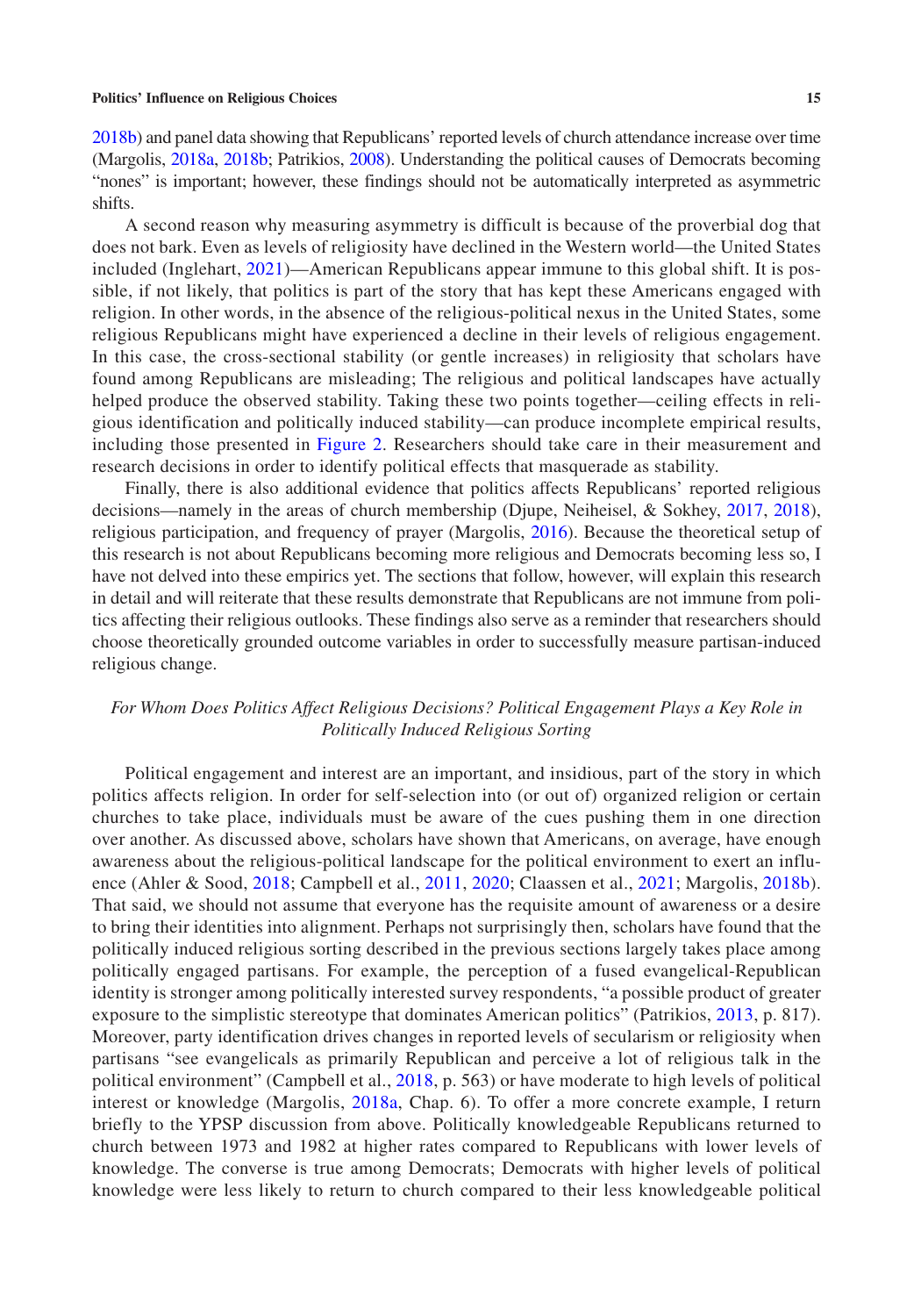

<span id="page-15-0"></span>**Figure 3.** Political engagement varies by partisanship and church attendance. *Source*: 2020 Cooperative Election Study.

compatriots. This is a consistent finding in all the research discussed up until this point: The politically engaged, knowledgeable, and aware (depending on researchers' exact measurement) sorted to a greater extent compared to those with lower levels of political engagement, knowledge, and awareness. This is because group norms cannot exert pressure and cognitive dissonance cannot be felt if people do not know how they *should* be feeling or behaving. Individuals without the awareness that Democrat (Republican) means less (more) religious will not face the psychological tension that is necessary to encourage them to update their religious or political outlooks.

Notably, political engagement is not simply an important moderator for researchers to take into account; it has real consequences for politics. Since politically engaged Republicans become more religious on account of politics and politically engaged Democrats become less religious on account of politics, then it follows that Republicans who attend church regularly are more politically engaged than Republicans who do not attend church, while Democrats who attend church regularly are less politically engaged than Democrats who do not attend church (Margolis, [2018a,](#page-27-1) Chap. 6). In other words, who is in the pews varies both by partisanship and political engagement, and this has implications for how we study political mobilization and religion's influence on politics.

The correlational relationship between partisanship, church attendance, and political engagement—presented in Figure [3—](#page-15-0)illustrates a key consequence of the religious sorting described. The left part of the figure (black circles) presents results from a simple regression model testing the correlation between church attendance and political participation for self-identified Democrats. I created a political-activity measure using an additive scale of seven activities including: voting; attending a local political meeting; putting up a political sign; working for a candidate or campaign; attending a political protest, march or demonstration; contacting a public official; and donating money to a candidate, campaign, or political organization.<sup>[22](#page-15-1)</sup> The point estimates represent the average difference in political activity at each level of church attendance relative to respondents who report never attending church. Among Democrats, attending church with any regularity—even seldom attenders—report *less* political activity compared to Democrats who report never attending. While

<span id="page-15-1"></span><sup>&</sup>lt;sup>22</sup>The mean number of activities is 1.43, and the modal number of activities is 1, with  $35\%$  of respondents reporting engagement in one of the listed activities. Only 20% of the sample report engaged in three or more activities.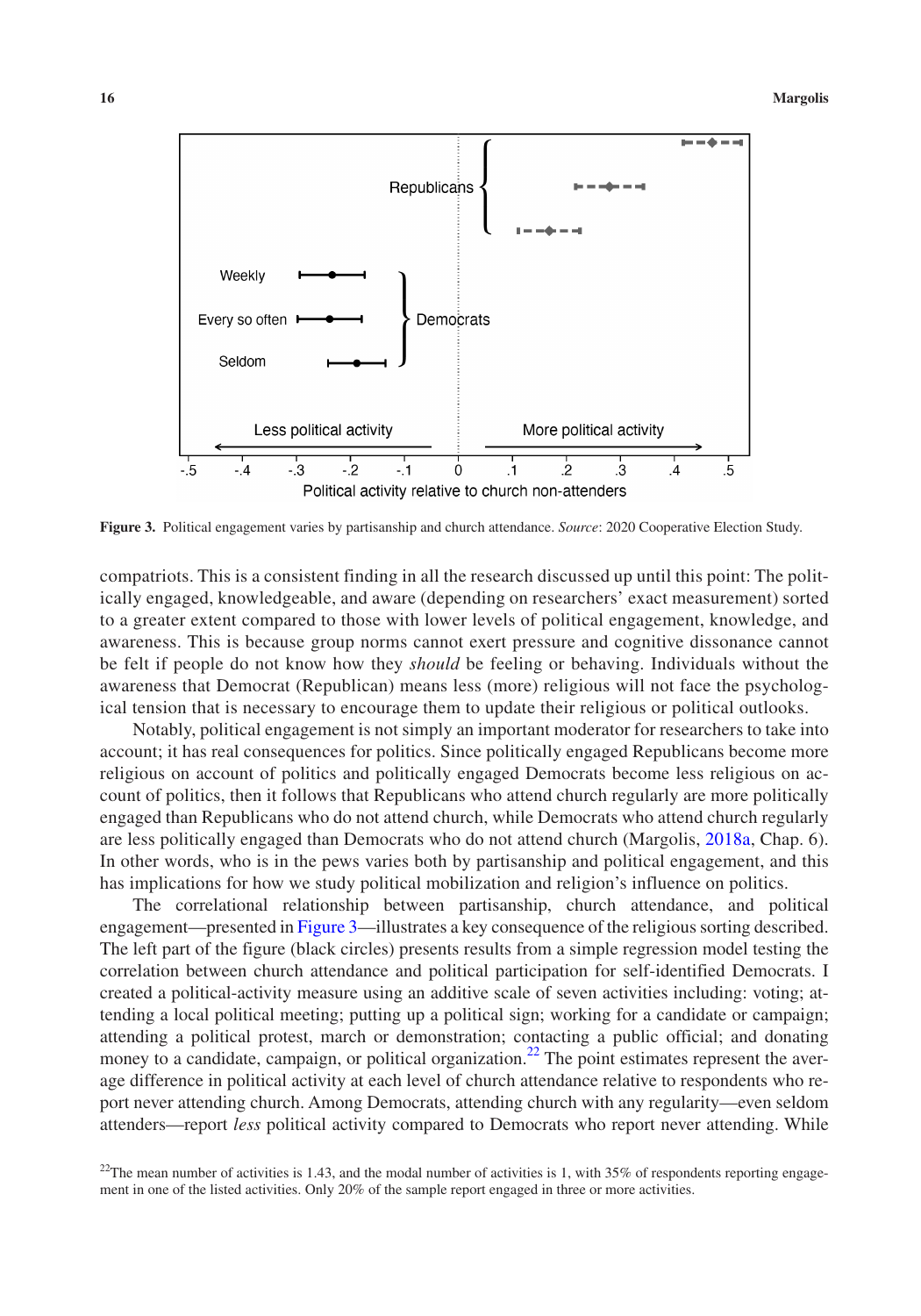the magnitudes are not huge, for example, weekly attenders report one-quarter fewer political activities than never attenders on a 0–7 scale, the trends run in the opposite direction as research would predict. After all, church is a place where congregants can learn civic skills (Djupe & Gilbert, [2009](#page-25-22)), hear political messages, and take part in political conversations (Putnam & Campbell, [2010\)](#page-28-4). And yet, among Democrats, the relationship runs counter to theoretical expectations: Nonattending Democrats are the most politically engaged. The right part of the figure presents the same comparisons, but for Republican identifiers. Here, the relationship looks more like we might expect if we believe that churches represent a fertile ground for political mobilization. As church attendance increases, so too does the amount of reported political activity. Republican weekly attenders report, on average, one-half an additional political activity compared to Republicans who do not attend church. To reiterate, the correlations do not show us how the world came to look like this—that is what the growing body of research described in this article has done. The correlations do, however, show an important pattern about what the world looks like as a consequence of politically induced religious sorting.

These correlations—in addition to being a consequence of religious sorting—have important practical and theoretical implications for researchers to consider. On the practical side, these findings suggest that churchgoers represent a doubly captive audience for Republican mobilization: Not only are these people more likely to be Republican, but they are more likely to be interested in politics. This gives Republican strategists a clear way to reach potential supporters come election year. Conversely, religiously engaged Democrats (in particular, White Democrats) are less likely to be politically interested, meaning that mobilizing these individuals in the pews may prove difficult. Moreover, the most politically engaged are the Democrats who rarely or never step foot inside houses of worship, which presents a challenge to Democratic elites trying to reach them. These nonattending Democrats may be anywhere on a Sunday morning and have a diverse set of interests and priorities, making a single Democratic mobilization strategy less obvious. On the theoretical side, these results reiterate the importance of considering self-selection into networks and institutions (both religious and secular) when studying political mobilization. If politically engaged Republicans *become* more religiously engaged on account of their politics, a correlational analysis (like the one presented in Figure [3\)](#page-15-0) may make it seem as though churches are doing more mobilizing than they actually are. Research strategies therefore need to account for this possibility when exploring the ways in which networks and institutions affect political participation.

## **Not Necessarily a Divergence: The Different Ways Politics Can Affect Religion**

Up until this point, I have described research that explains the emergence of a religiosity gap. This strand of research largely thinks of (White) religion as politically and socially monolithic. But in America's religiously pluralistic society, a person can join or leave churches that span the demographic, religious, cultural, and political spectrums. Moreover, people's reasons for engaging with religion may ebb and flow over time, and even politically motivated religious choices are not completely stable. The next set of research takeaways broaden the ways in which politics can shape religion.

# *Taking Localized Contexts Into Account Is Crucial and May Change Our Empirical Expectations*

In a society with many religious options available, researchers need to consider a person's immediate surroundings—such as a congregation and religious community—when studying how religious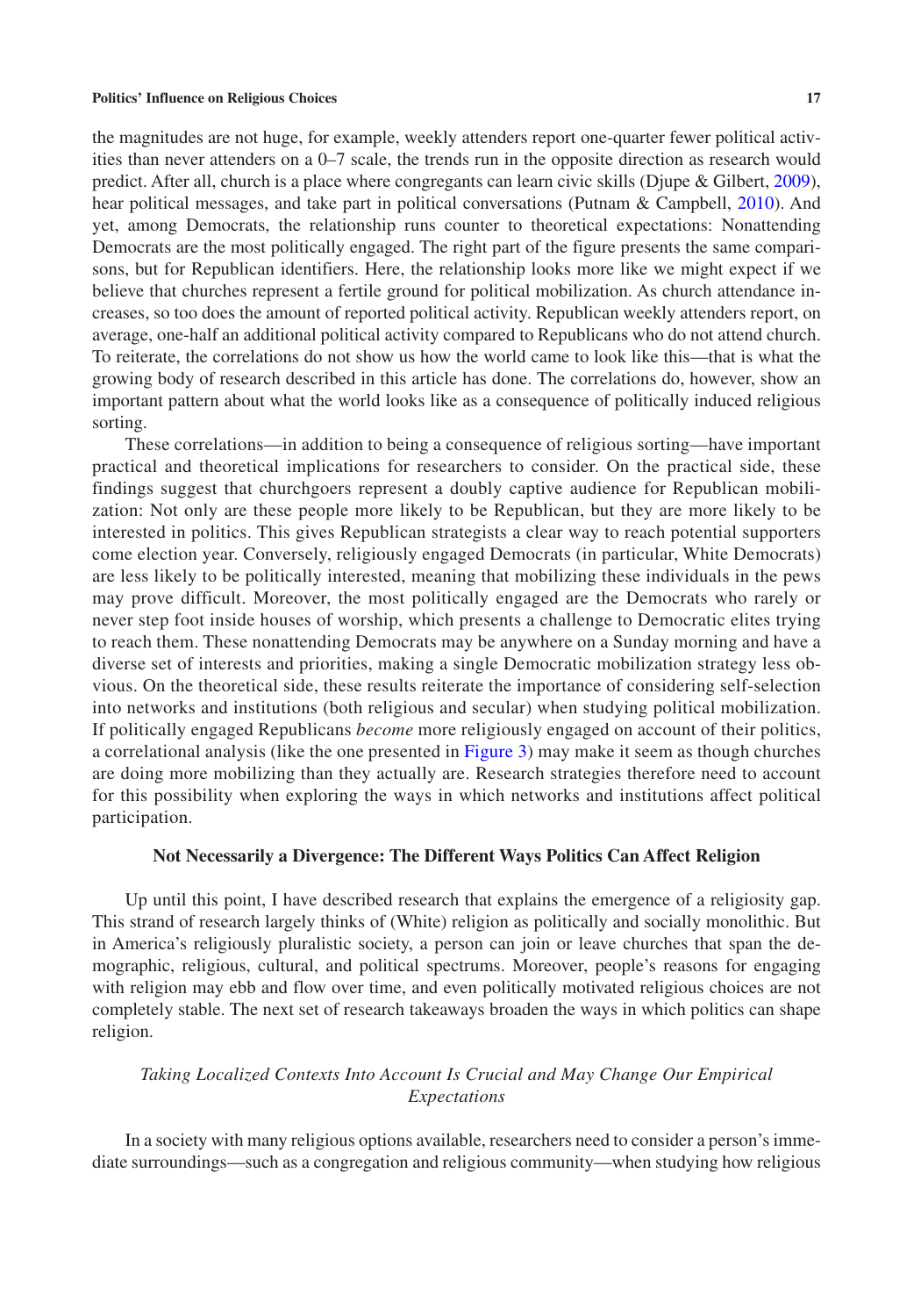choices are made. In fact, recognizing that there is heterogeneity in people's communities and experiences can lead to different predictions and findings. This is precisely what Djupe, Neiheisel, and Sokhey [\(2018](#page-25-7)) do.

The scholarly trio explores the political reasons people disaffiliate with a congregation, noting that motivations to leave a congregation will be "localized within particular congregations" (p. 163). In other words, elite-level cues—that is, religious message from political elites or political messages from religious elites—matter less than what is happening in individuals' networks and communities. This idea leads to Djupe et al.'s main claim: "[I]nstead of driving out Democrats across the board… the Christian Right drives out those who disagree with the movement and are likely to experience disagreement in their congregations—that is, evangelical Republicans" (p. 162). Here, Djupe and his colleagues look specifically at church disaffiliation—going from considering oneself to be part of a specific congregation to not considering oneself in this way. This measure is different from becoming a religious "none" in key respects, and I will return to this point later. Using three panel data sets, the authors find not only church disaffiliation among evangelical Republicans who do not support the Christian Right but also disaffiliation occurring among the "marginally connected," that is, those with lower levels of church attendance before disaffiliation occurs. This research provides additional evidence that the politicized-religion hypothesis does more than simply push Democrats out of organized religion; Djupe, Neiheisel, and Sokhey [\(2018](#page-25-7)) find that the religious-political nexus can also send certain Republicans in search of new religious homes.

The authors place these findings within Olson's ([1965\)](#page-28-20) theory of groups, which emphasizes the cost-benefit nature of membership. Political differences represent one of many potential areas of agreement (or disagreement) among church members, and more active congregants may have stronger connections to other members and agree with them on nonpolitical dimensions. Active church members may therefore receive enough social benefits from being part of their community that political differences do not drive them away. For those who were already on the outskirts of their religious communities, however, the political disagreement is enough to produce religious disaffiliation.

Extending the general argument about politicized religion, the same set of authors finds a similar pattern when looking at support for Donald Trump. Surveying the same Americans at two times—once in September and once in November of 2016—the researchers measure how local congregational context surrounding Donald Trump affected religious disaffiliation among evangelical Protestants, mainline Protestants, and Catholics (Djupe et al., [2017\)](#page-25-6). They find two sets of people left their houses of worship during the two-month window surrounding the 2016 election: those who felt warmly toward Trump but perceived that their clergy did not support Trump and those who felt cool toward Trump but perceived that their clergy supported Trump. In both groups, it is not feelings toward Donald Trmp alone that resulted in congregational disaffiliation? Instead, the context matters, namely, whether congregants feel as though their religious leaders share their political outlooks. Taken together, considering a person's environment leads to a more context-dependent theory of how, when, why, and for whom politics can affect religious choices.

Church disaffiliation, the main dependent variable in the research described above, is an important phenomenon to study. After all, churches cannot survive without members, being a member of a religious congregation sends an important signal about one's religious identity, and many of the outcomes social scientists care about assume community and network effects. Djupe and his colleagues explore this churn in the religious marketplace, rightly noting that it is not the same as becoming a religious nonidentifier. The next logical question to ask then is: What happens to these evangelical Republicans who do not support the Christian Right and therefore leave their congregations? Or what happens to those who left their religious communities because they supported (opposed) Trump in 2016 but believed their clergy opposed (supported) him? It is possible that the disaffiliation process is the first stop on the road to nonidentification, but it is also possible that these individuals will instead seek out spiritual homes in which they feel more comfortable. This might mean finding a church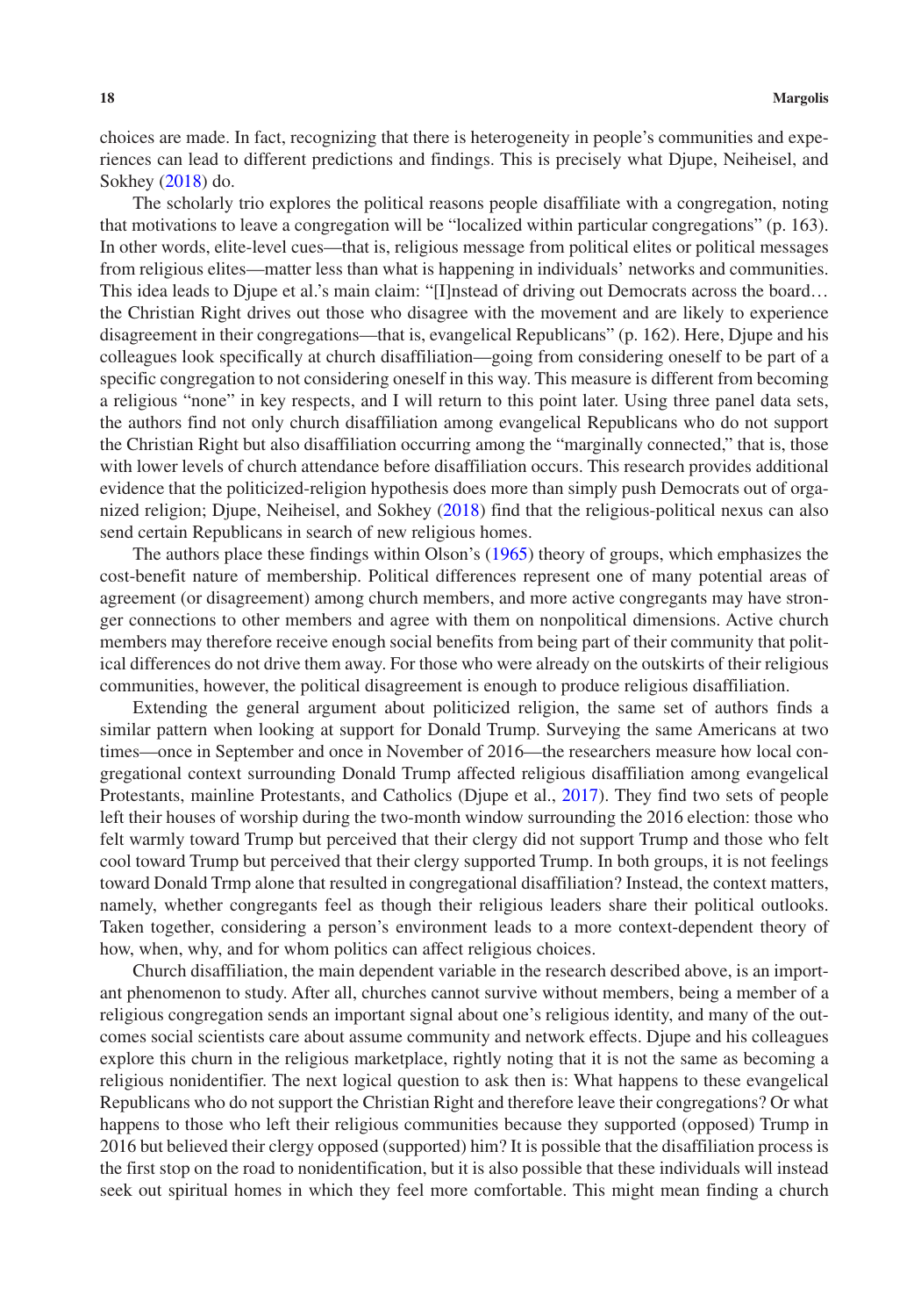where politics is avoided or the political messages resonate with preexisting beliefs. Additionally, this strand of research reiterates the importance of first developing theoretically grounded hypotheses and then finding appropriate outcome measures to test the hypotheses. Much of the research looking at the relationship between religion and politics focuses on religious (non)identification and church attendance because those are the measures readily available to scholars; however, identifying and then measuring appropriate outcome variables will enable scholars to push this area of research forward in novel ways.

Future research in this area can explore how political homophily in religious communities comes about and, in the process, teach us something about the relative strength of political and religious identities. In a general sense, church shopping occurs all the time. Churches try to appeal to different demographics by offering different "amenities," such as childcare during services, free coffee, and different types of programming. And Americans have posted detailed Yelp reviews of churches all over the country, specifically for those interested in finding a congregation. People have all sorts of different needs and preferences when they choose a spiritual home, but to what extent does politics play a role in the decision to affiliate with one church over another? Answering this question will disentangle to what extent people join a church on account of politics (either in a desire to avoid political discussions or hear a specific set of political considerations) or are influenced politically on account of their religious community (see, e.g., Wald et al., [1988](#page-29-7)).

## *Considering the Role of Race and Ethnicity Offers Necessary Nuance*

The current literature on politics affecting religion has a gaping hole when it comes to non-White Americans. As noted above, the "God gap" or religiosity gap—shown in Figure [1](#page-2-0)—is most prominent among White Americans. Figure [4](#page-19-0) replicates the analyses presented at the article's outset for African-American (first bar in grouping, light gray), Hispanic-American (second bar in grouping, white bars), Asian-American (third bar in grouping, dark gray), and White respondents (fourth bar in grouping, medium-gray bars). When looking at both Republican identification (top panel) and 2020 support for Donald Trump (bottom panel), the same key takeaways emerge.

The first takeaway is that a religiosity gap exists not only among White Americans, but also among African Americans, Hispanic Americans, and Asian Americans as well. Second, the magnitude of each group's religiosity gaps is as large or larger than other key demographic predictors of political outlooks within that group, including gender, union status, and education. Third, the size of the religiosity gap varies dramatically by group. At one end of the spectrum, there is a small, but persistent, religiosity gap among African Americans. For example, the probability of an African American identifying as a Republican (top panel) and voting for Donald Trump in 2020 (bottom panel) is 0.06 higher when the respondent attends church weekly compared to never attends.<sup>[23](#page-18-0)</sup> These gaps remain even when controlling for socioeconomic characteristics.<sup>24</sup> At the other end of the spectrum are the results for White Americans, which I described in detail in Figure [1.](#page-2-0) And in between are Hispanic Americans and Asian Americans. Consistent with previous research (Valenzuela, [2014;](#page-29-8) Wong, [2015](#page-29-9)), a moderate-sized religiosity gap exists among members of these groups. All told, religiosity gaps exist among non-White Americans that are relatively large compared to other grouplevel gaps; however, the sizes of the religiosity gaps vary across racial and ethnic group.

<span id="page-18-0"></span> $23$ In the reported importance of religion in, African Americans who report that religion is a very important part of their lives have a 0.02 probability increase in identifying as a Republican compared to those who report that religion is not at all import-

<span id="page-18-1"></span>ant (*p*-value of difference = 0.076).<br><sup>24</sup>The following set of three numbers correspond to coefficients, stand errors, and *p*-values from regressions that use each of the religious measures in Figure [4](#page-19-0) and also control for gender, education, region of residence, income, and age. Church: 0.06, 0.01, <0.01; Pray: 0.07, 0.01, <0.01; Religious nonidentifier: −0.06, 0.01, <0.01; Religious importance: 0.05, 0.01, <0.01.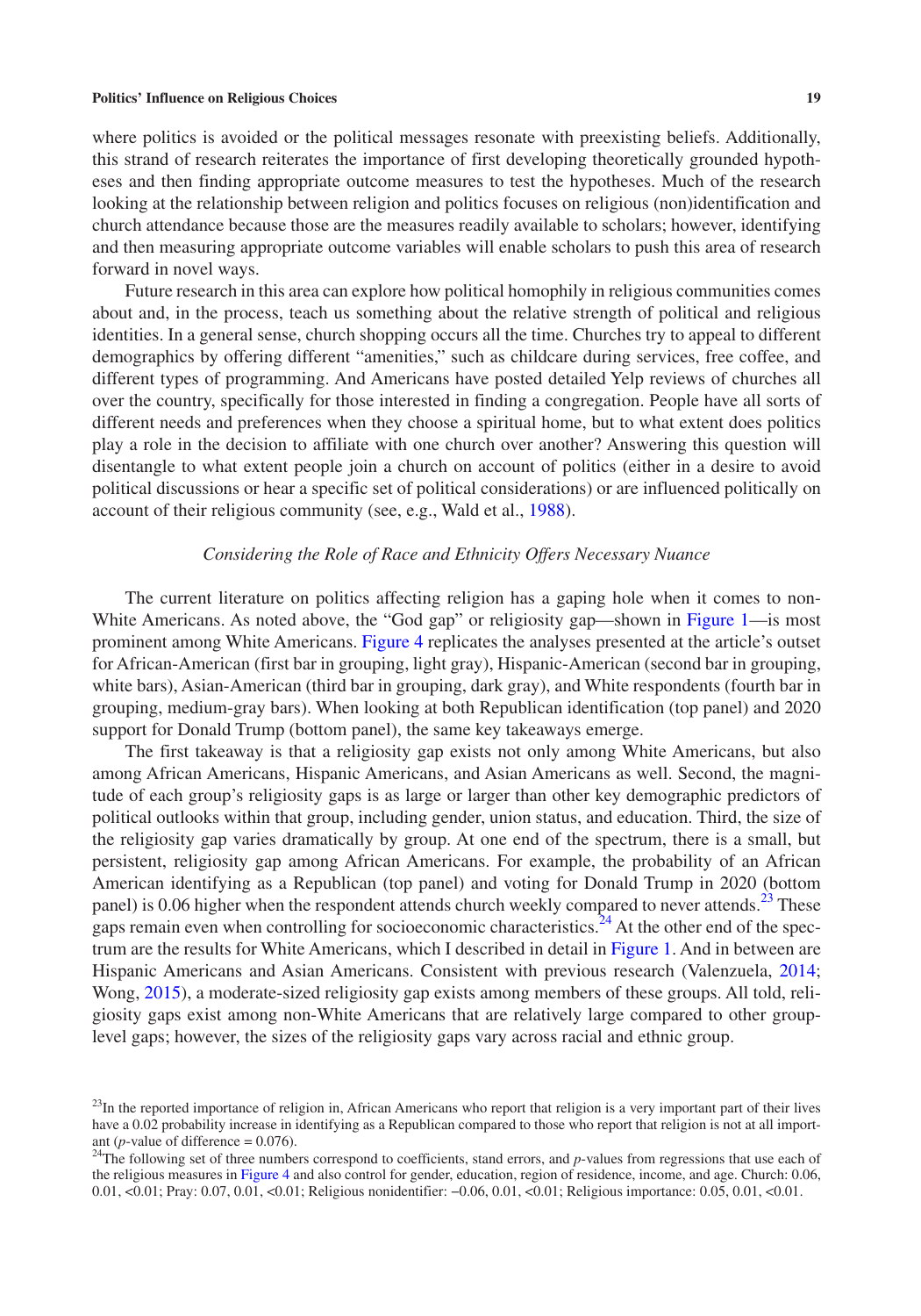

<span id="page-19-0"></span>**Figure 4.** Demographic predictors of partisanship and vote choice. *Source*: 2020 Cooperative Election Study.

What are the political consequences of these religiosity gaps? The answer varies by group. For example, African-American respondents who report never attending church have a 0.06 probability of identifying as a Republican and a 0.05 probability of having voted for Donald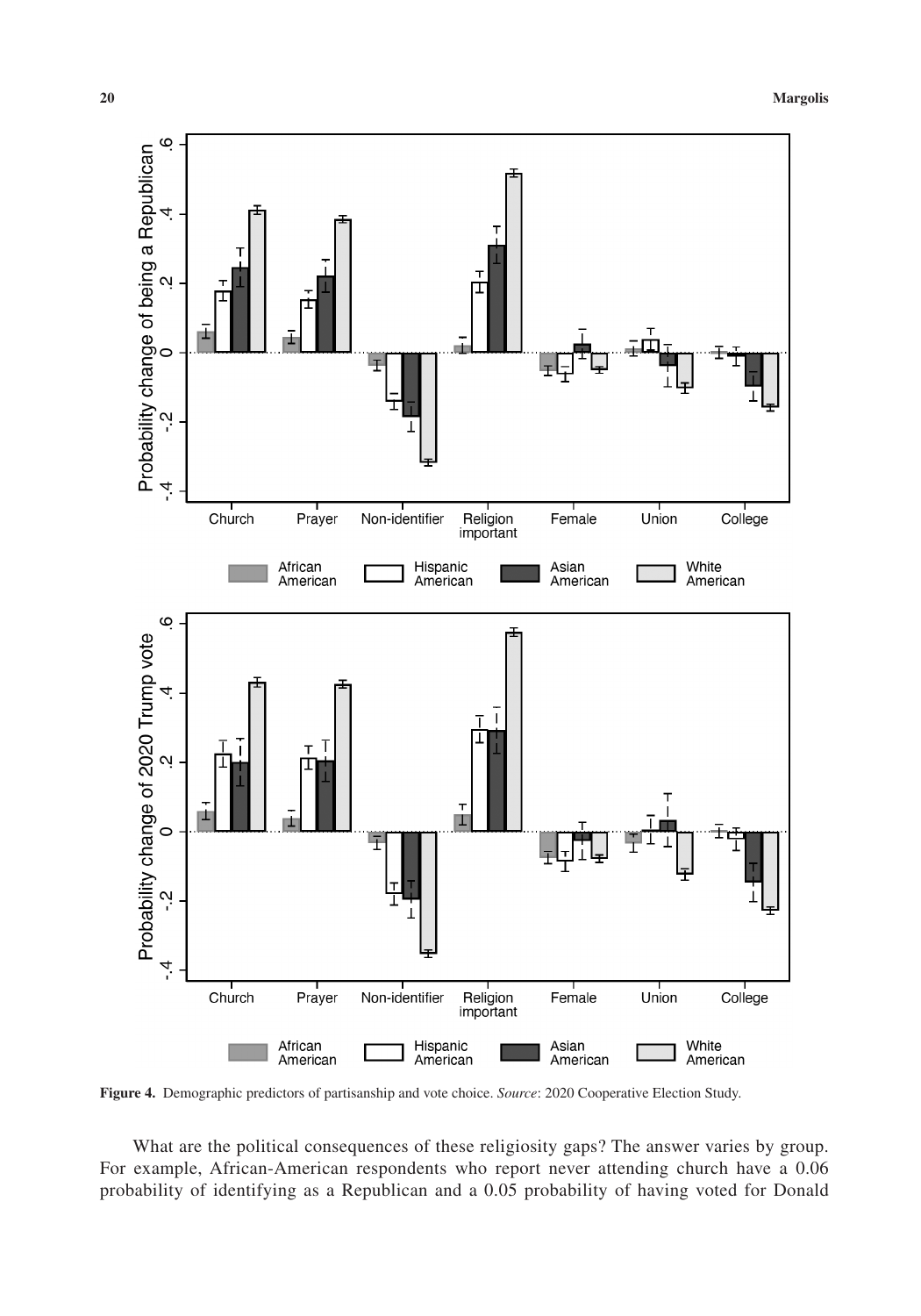Trump in the 2020 election. In contrast, weekly attending African-American respondents have probabilities of 0.12 and 0.11 of identifying as a Republican and voting for Donald Trump, respectively. The religiosity gap of 0.06 is there—both statistically and substantively—but I do not want to lead the reader astray in thinking that religious African Americans are Republican and/or Donald Trump supporters. Very few African Americans—regardless of their levels of religiosity—identify as Republican and vote for Republican candidates. This differs from White Americans in which the nonattending White American has a 0.29 probability of identifying as a Republican whereas their weekly attending counterpart has a corresponding probability of 0.71. Put another way, imagine that you were asked to place a bet on a person's partisan affiliation with only two pieces of information—race and a measure of religiosity, like church attendance. When you receive information that the person is White, the piece of religious information becomes highly consequential. In fact, it should completely determine the nature of your bet. Among African Americans, however, a good bet would not change in light of the religious information even as the probability of winning the bet changes. Among Hispanic and Asian Americans, level of religiosity is also a crucial factor. Nonattending Hispanic and Asian Americans, for example, have relatively low levels or Republican identification (0.18 for both groups) and support for Donald Trump in 2020 (0.23 and 0.24, respectively). In other words, knowing that a Hispanic American or Asian American is not religious should lead you to predict low levels of Republican support; however, religious Hispanic Americans or Asian Americans are more likely to identify with (0.36; 0.43) and support Donald Trump (0.45; 0.44). These individuals are not squarely in the Republican camp—like White religious Americans are—but they represent key nonmonolithic groups.

The results from Figure [4](#page-19-0) present multiple research questions which have received varying amounts of scholarly attention; however, all would benefit tremendously from additional research. The first question, which has received some amount of scholarly attention, asks how African Americans are simultaneously the most religiously devout racial group as well as the most loyal Democratic constituency. African Americans stand out in Figure [4](#page-19-0) as the group that has the smallest association between religiosity and partisan affiliation and vote choice. Researchers have weighed in on this question, and the key answer is that Americans of color, and African Americans specifically, have had (and continue to have) different social, cultural, and religious experiences from the White majority. In addition to the theology in Black and White churches differing with respect to their messages and emphasis, the omnipresent intermingling of faith and politics produces tight bonds, which not only allow—but actively help produce—a religious-Democratic linkage.

Studies of Black churches frequently note that religious-based activism within the congregation is the norm and is seen in sermons by the clergy, organized activities, and visits from political leaders (Calhoun-Brown, [1996;](#page-25-23) Harris, [1994](#page-26-28); McAdam, [1982](#page-27-21); McClerking & McDaniel, [2005;](#page-27-22) McKenzie, [2004](#page-28-21); Morris, [1984](#page-28-22); Putnam & Campbell, [2010\)](#page-28-4). Black Protestants are more likely than white Protestants and Catholics to hear political sermons, belong to a congregation that organizes voter registration drives, and receive a voter guide at church (Putnam & Campbell, [2010](#page-28-4); Smidt et al., [2010](#page-28-3)). Moreover, the political messages, activities, and campaign visits are often tied to liberal policies and Democratic politics. While politicized churches alone do not explain why African Americans are Democrats, the politicization reinforces a naturally occurring relationship based on racial and theological ties to the Democratic Party. (Margolis, [2018a,](#page-27-1) pp. 150–151)

In other words, the religious-political landscape does not create dissonance among African American Democrats. This is due—in large part—to the liberal politicization of the Black church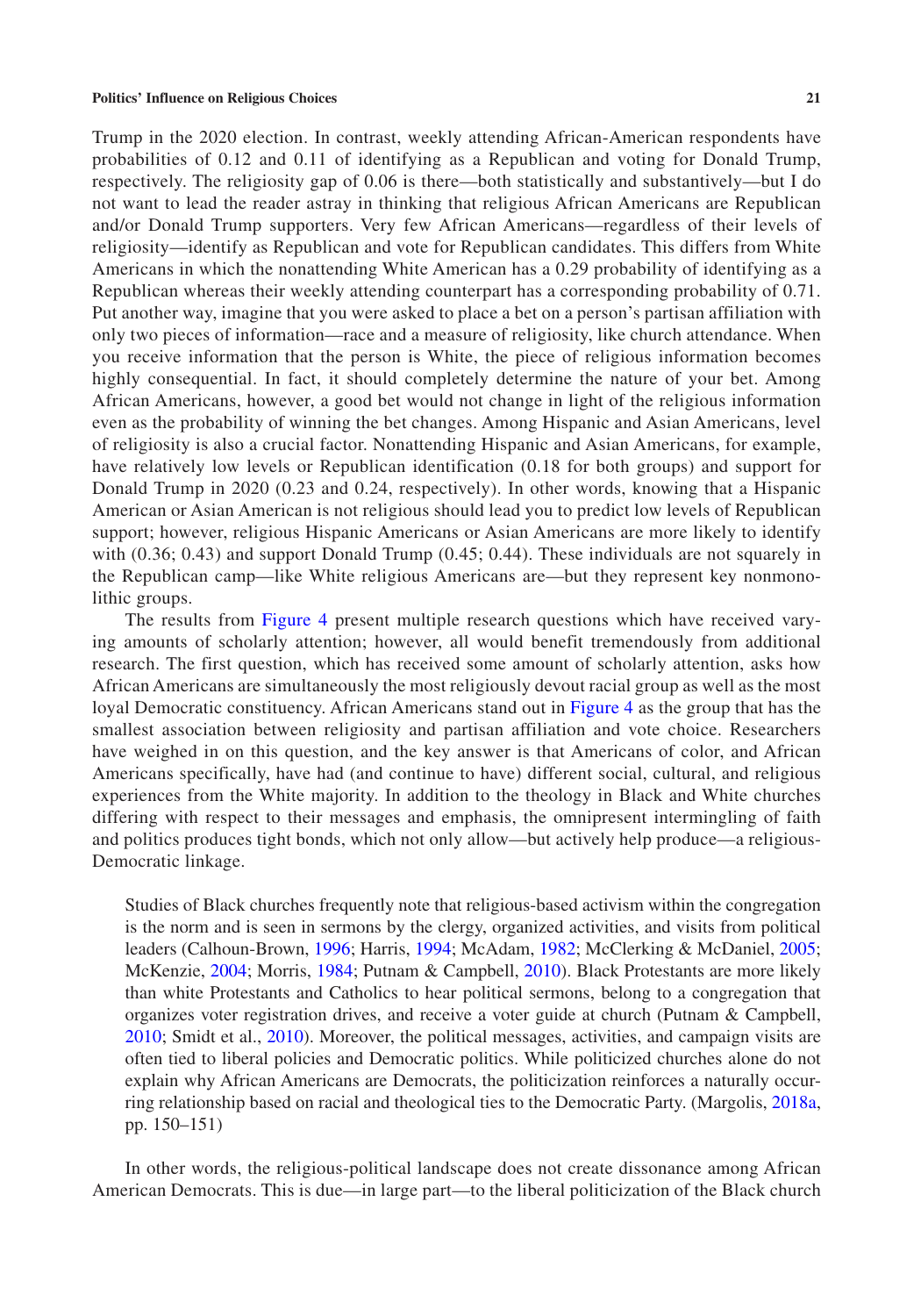coupled with the ongoing racial segregation in houses of worship (Smietana,  $2015$ ).<sup>[25](#page-21-0)</sup> Relatedly, a series of experiments show that when Black Americans think about religion and politics mixing, they conjure up images related to their own experiences, namely a mixing of religion and liberal policies (Margolis, [2018a](#page-27-1), Chap. 7). These findings suggest that, while at first blush, African Americans who are both religious and Democratic seem to hold conflicting identities, being both religious and Democratic within the African American community is quite compatible upon closer inspection. $26$ 

Figure [4](#page-19-0) generates a second research question: Why does a religiosity gap, of any size, appear among African Americans, Hispanic Americans, and Asian Americans? While there is excellent research exploring the relationship between religion and politics among non-White Americans (McDaniel, [2008;](#page-28-24) McDaniel et al., [2018;](#page-28-25) McDaniel & Ellison, [2008](#page-28-1); Philpot & McDaniel, [2020;](#page-28-26) Putnam & Campbell, [2010](#page-28-4); Valenzuela, [2014;](#page-29-8) Wong, [2015](#page-29-9), [2018](#page-29-10)), the focus has been on the political consequences of religious beliefs and being part of religious communities that are also largely siloed by race or ethnicity. In contrast, the relatively nascent literature on the religious consequences of politics has either focused explicitly on White Americans or, by virtue of analyzing all the data together, have empirical results that cannot address non-White Americans' unique religious and political experiences.

Future research should explore if, to what extent, and how politics shapes religious decisions in non-White communities. For example, it may be that the social benefits that stem from being part of a religious community—particularly a non-White religious community or a religious community that shares a common non-English language (Smietana, [2015;](#page-28-23) Wong, [2018\)](#page-29-10)—outweigh any potential cost associated with holding politically dissimilar views. Here, a politically moderate or conservative Black American may still feel more comfortable in a liberal Black church than a more conservative White one, in which case we may expect limited evidence of politically induced religious change. Similarly, a Hispanic American or an Asian American may opt to remain active in a church even if the person feels at political odds with the majority of the congregation or the church leadership on account of the social benefits that the person receives stemming from a shared language or culture. These examples suggest that perhaps the combination of the political landscape and a person's own political identities may not be strong enough to shape religious engagement.

That said, it is possible that politics may increasingly become the reason that people of color opt for non-White churches, particularly as partisan issues surrounding race and ethnicity remain salient (Mathis, [2020;](#page-27-23) Robertson, [2019\)](#page-28-27). Similar to a previous argument that politics may encourage White Republicans to remain in the pews, it is possible that the heightened salience of issues that affect racial (for example, BLM and police funding) and ethnic (for example, immigration) minorities may encourage non-White Americans to leave predominantly White churches or to remain in churches where they are part of the racial or ethnic majority. Relatedly, it is possible that politics may influence the levels of participation among non-White Americans who are members of predominantly White churches but have no influence among those who are members of non-White churches. All told, the theories and empirical predictions about how politics may (or may not) shape the religious decisions of individuals of color will likely diverge in many respects

<span id="page-21-0"></span> $25$ This argument comports with Festinger's [\(1957](#page-26-11)) original conception of dissonance in which he claims dissonance is culturally constructed. Communities decide what behaviors and beliefs are consonant with each other and what are not. In this case, Democratic identity and adhering to Black Protestant theology and being involved in the Black Protestant church can be thought of as consonant cognitions.

<span id="page-21-1"></span> $26$ Moreover, the evidence suggests that African Americans follow the expectations stemming from the religious life-cycle, including falling away from organized religion in young adulthood and returning upon getting married and having children (Margolis, [2018a](#page-27-1); Uecker et al., [2007](#page-29-6)). The key difference, however, is that African American Democrats are less likely to feel conflict about returning to organized religion compared to White Democrats.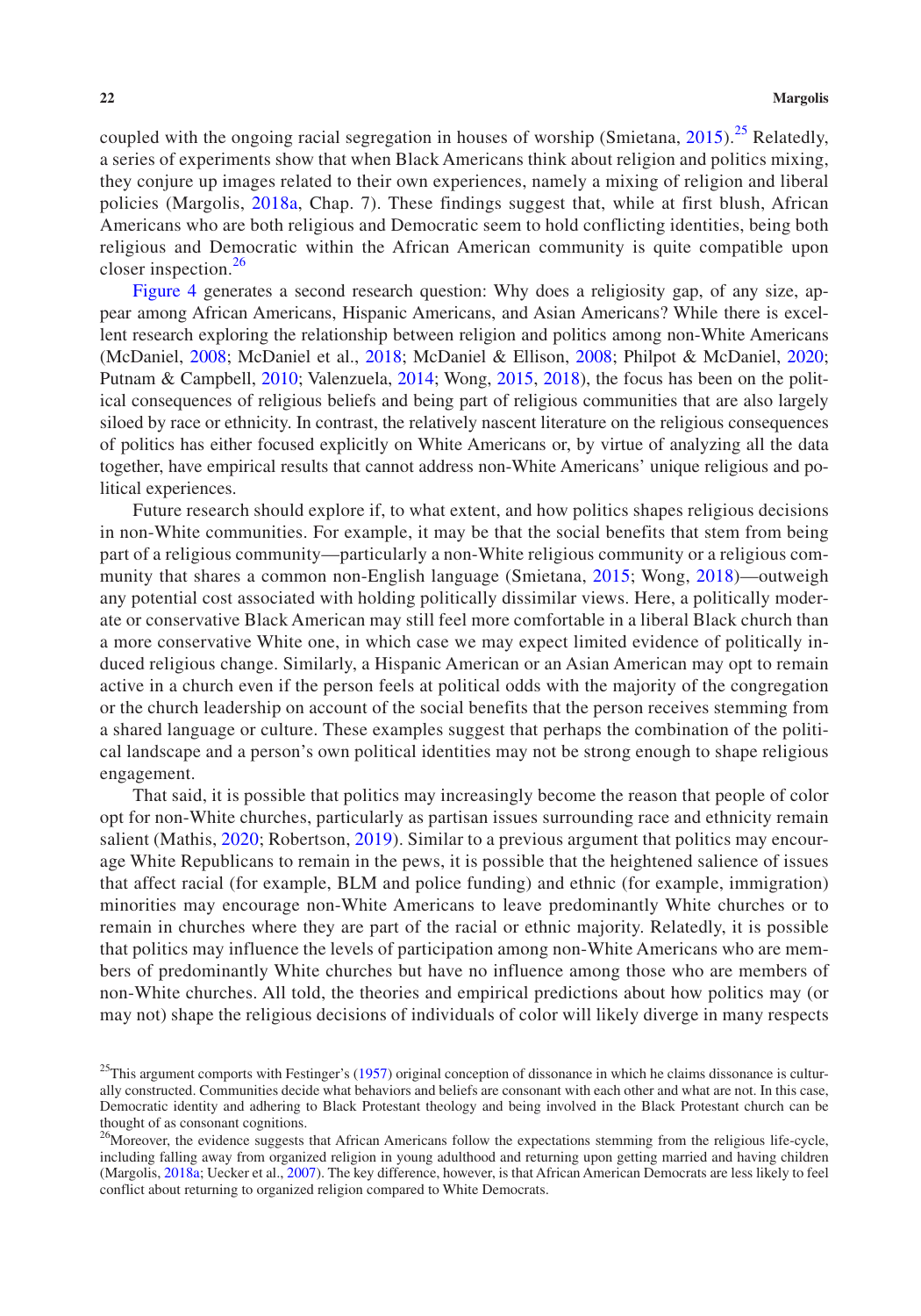from the theories presented for the White numerical majority, and scholars will need to rely on different empirical approaches to uncover politics' power.<sup>[27](#page-22-0)</sup> More specifically, scholars should focus their attention away from traditional measures associated with the "God gap"—such as levels of church attendance and religious nonidentification—and more toward understanding the decisions about what churches people affiliate with (Djupe, Neiheisel, & Sokhey, [2018;](#page-25-7) Wong, [2018](#page-29-10)).

Moreover, people of color cannot be treated as a catch-all categorization; careful attention must be paid to the different patterns within various racial and ethnic groups. Latinx Americans, for example, are no longer a group of steadfast Catholics, like was once the case. Instead, there are many evangelicals and religious nonidentifiers within this ethnic group, with nearly one-in-four Latinx Americans being former Catholics (Pew Research Center, [2014\)](#page-28-28). Similarly, studies looking at Latinx and Asian communities need to take immigration experiences seriously, including (but not limited to): foreign versus native born; fluency in both English and originating country's language; and religious, political, and social histories of the home country. These considerations admittedly make for a tall research order, and survey data may not be the appropriate starting point for this sort of endeavor. But until we have a sense of how politics influences the lives of different groups within society, researchers are not done tackling this question.

## *Americans May Use Religion to Compensate for Losing in Politics*

As all the previous research has shown, religion is dynamic. There is churn in the religious marketplace, and there is no guarantee that a person's religious identification and practices at one point in time will be the same at another point in time. This allows for an ebb and flow of religious practices and beliefs, and it presents another avenue through which politics might affect religion. Margolis ([2016\)](#page-27-20) advances a theory of compensatory control to understand politically induced religious change. Rather than predicting a religious sorting, the theory identifies relatively short-term changes in religious practices in response to the political environment.

The psychological theory of compensatory control argues that people can compensate for losing control in one arena by gaining control in another (Kay et al., [2009](#page-27-24); Kay, Gaucher, et al., [2010;](#page-27-25) Laurin et al., [2008](#page-27-26); Whitson & Galinsky, [2008](#page-29-11)). In doing so, a person may maintain some semblance of balance and order in her life, despite disruptions. This idea helps explain why some "find" religion or look to a higher power during difficult personal times that are outside of a person's control, such as illness and death (Cook & Winberley, [1983\)](#page-25-24). Importantly, government can provide feelings of control. Governments, after all, are supposed to ensure that their citizens have maintained roads to drive on, clean water to drink, and safe neighborhoods to live in (Jost et al., [2004](#page-27-27)). Indeed, Kay, Shepherd, et al. ([2010\)](#page-27-28) find evidence that belief in a controlling God and belief in a competent government serve as two forms of *substitutable* external control that can also provide order and comfort to people who believe in it. Put another way, one source of control can compensate for a lack of control in another arena. Margolis [\(2016](#page-27-20)) draws on this theory to show that religious behaviors "fluctuate with their chosen political party's fortunes between 1988 and 2012" (p. 717): Rates of church attendance and frequency of prayer are lower when a copartisan is in the White House and increases when a person's political party is out of power. This research shows that politics can explain some of the regular ebbs and flows in religious behaviors among both Democrats and Republicans.

These findings, importantly, do not call into question the more extensive research showing a partisan-driven religiosity gap. Compensating for anxiety in the political sphere does not mean that

<span id="page-22-0"></span><sup>&</sup>lt;sup>27</sup>Similarly, no research to date has explored whether and how politics affects religion among non-Christian faiths. Many of the same lessons and ideas presented in the discussion of race applies to that of religion, namely, that how one looks for politically induced religious change might vary across different religions.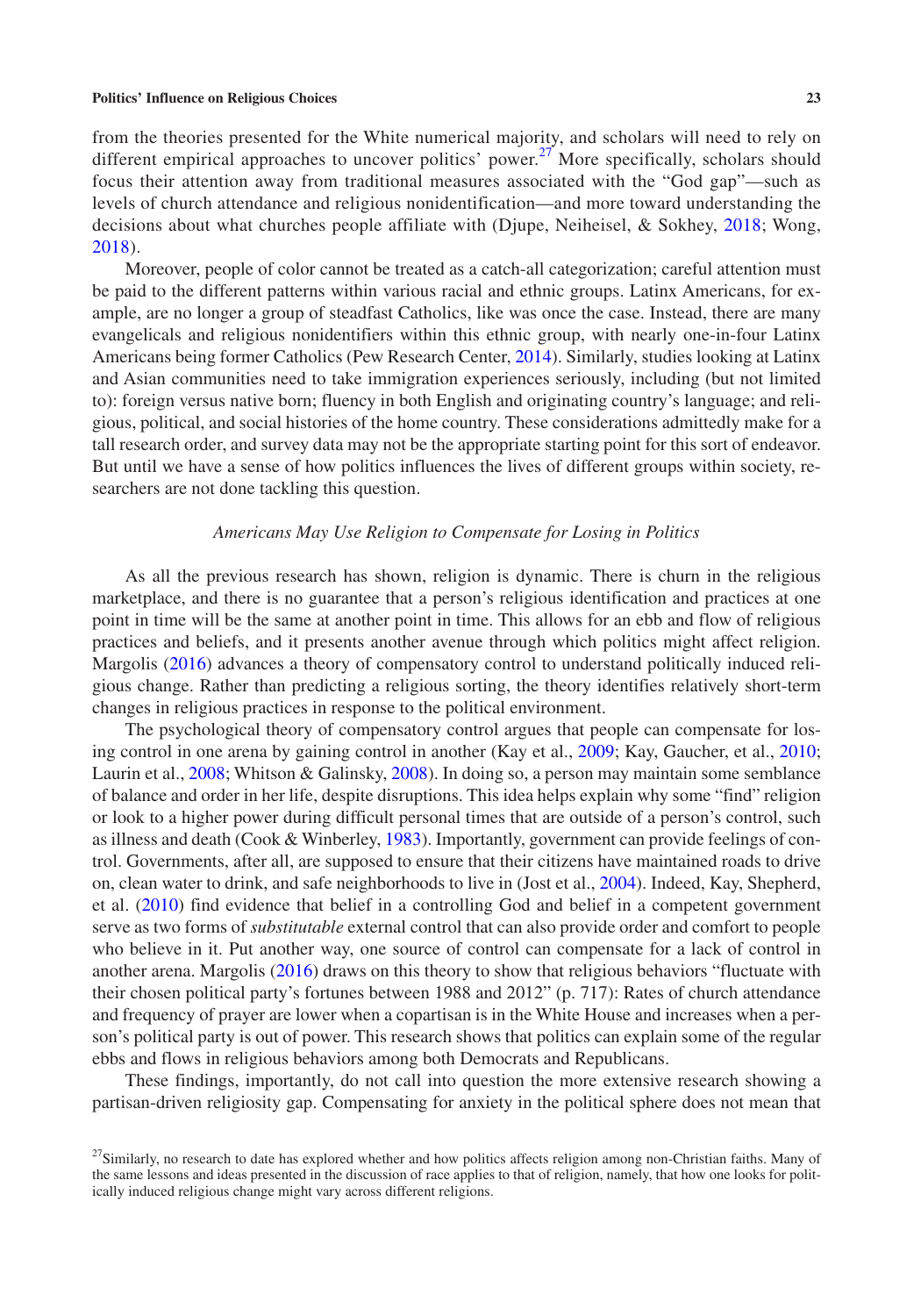Democrats became more religious than Republicans after the 2016 election, for example. The average relative positionings of the two parties does not change. Instead, partisans of both stripes become more religious, on average, when they are in the political minority and less religious when they are part of the party in power. Even if Democrats and Republicans are separating along religious lines over the long term, the psychological theory of compensatory control helps explain systematic shortterm variation.

This line of research can extend beyond that of religion. For example, many Democrats may not be religious no matter what the political landscape looks like. And yet, these individuals may still have needed to find some way to cope with the unexpected victory of Donald Trump. Looking at other ways in which partisans emotionally compensate for the political landscape, including increased exercise, certain types of volunteering, and even gun purchases, would broaden the scope of this research agenda to better understand how politics can influence seemingly apolitical behaviors.

## **Where Does This Leave Us? What Do We Know and Where Do We Go from Here?**

This article sought to describe the key theories, themes, and findings from an emerging literature that looks at the relationship between religion and politics in a new light. Despite religion being a strong social identity that many scholars and journalists think can influence attitudes and behaviors, scholars have repeatedly shown that politics can also be in the driver's seat when it comes to church attendance, adopting (or eschewing) religious labels, beliefs about the world around them, prayer, and membership in religious communities. Scholars approached this general question in different ways, providing a great deal of nuance to this broad topic. While I already discussed future areas of research related to politics affecting religion, I conclude with thoughts about how this research affects the public opinion, political psychology, and religion and politics literatures more generally.

The traditional research exploring the relationship between religion and politics asks questions that address how, when, and why religion affects politics. The new research in this field flips the question on its head to ask how, when, and why politics affects religion. But to date, scholars have addressed the second set of questions separately from the first. The research described above convincingly shows that politics *can* affect religion, even identifying certain circumstances under which the reverse relationship is more likely to appear. And this made perfect sense as demonstrating politics' ability to shape religious decisions is both a tall theoretical and empirical order. But now that scholars have shown the reverse relationship to be possible, scholars need to start thinking about these two questions together. There is empirical evidence suggesting a reciprocal relationship exists (Campbell et al., [2018](#page-25-1); Patrikios, [2008\)](#page-28-5); however, scholars have not fully theorized when we might expect a unidirectional effect (in either direction) and when we might expect a reciprocal relationship to exist. Future research endeavors can develop hypotheses related to when we might expect different relationships between religious and political outlooks to take shape.

Additionally, scholars need to take the possibility of self-selection into (or out of) religion seriously when theorizing and writing about the relationship between religion and politics, particularly when making causal claims. If, for example, politics can play a role in religious disaffiliation and (potentially) church affiliation (Djupe, Neiheisel, & Sokhey, [2018](#page-25-7)), does it mean that religious communities do not have an independent effect on political attitudes, as others have suggested (Wald et al., [1988\)](#page-29-7)? Perhaps churches—including pastors and those in the pews—do not have much sway over personal political opinions but do have influence in other political arenas, such as learning civic skills (Djupe & Gilbert, [2009\)](#page-25-22) or political mobilization (Campbell, [2004](#page-25-25); Djupe & Neiheisel, [2019;](#page-25-26) Wilcox & Sigelman, [2001](#page-29-12)). In fact, churches' ability to impact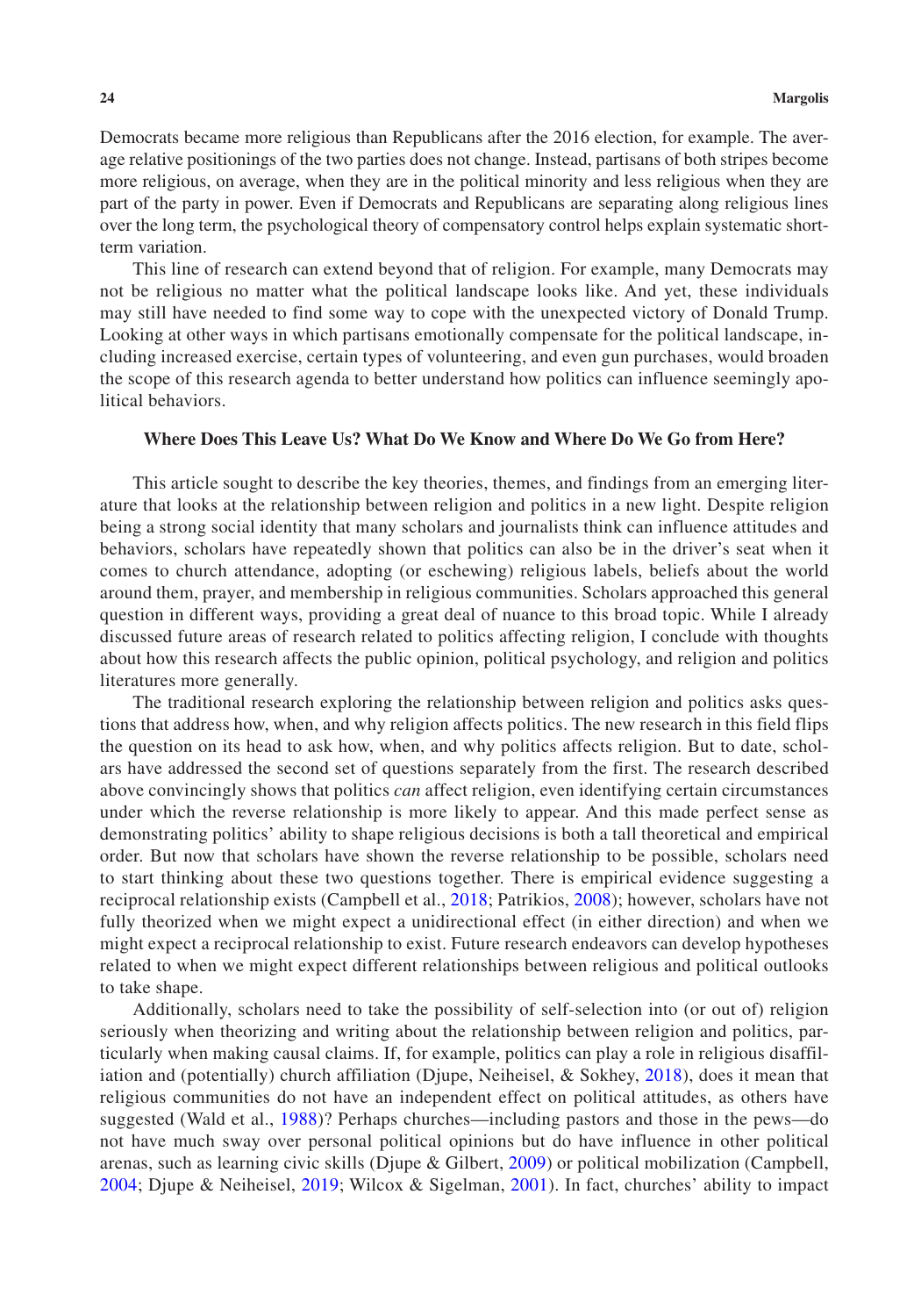politically relevant outcomes may occur *because* of the self-selection process that takes place. Understanding the ways in which religion does (and does not) affect politics in light of selfselection represents an important paradigm shift that should guide religion and politics research moving forward.

Lessons from this research also extend to other networks and institutions. Society is filled with civic and social organizations that can shape opinions, teach civic skills, and mobilize voters. Researchers generally attribute the correlation between group beliefs and individual beliefs to social group influence. This strand of research, however, teaches us that politics may influence organizational membership and engagement decisions. Group influence may therefore not be as strong as many scholars presume.

Lessons from this research also inform our understanding of and predictions about the religious landscape. For example, a key empirical takeaway from the life-cycle theory is that presentday parents are raising their children partially on account of their political outlooks. In other words, children with Democratic parents are currently being raised in less religious households than children with Republican parents. Importantly, a person's religious upbringing is a key predictor of religiosity in adulthood (Wilson & Sherkat, [1994\)](#page-29-1), and parents can successfully impart their partisan identities to their children when cues are consistent over time (Jennings et al., [2009](#page-26-29)). These twin findings suggest that our religiously sorted electorate is unlikely to change any time soon. Imagine a young person is raised in a religious and Republican household. Assuming her parents successfully influence her religious and political viewpoints, she is poised to be both religious and Republican in adulthood. This example is no longer evidence of religious-political sorting. This woman, after all, did not sort herself but rather followed the presorted path that was laid out for her. This differs from the young adults of previous generations who were making decisions in the wake of elite-level changes and a shifting religious-political landscape. Future generations are instead being socialized by sorted parents so that even if elite cues begin to weaken, the socialization process will continue to help reproduce another generation of religiously sorted partisans. Of course, another massive shift to the political landscape could take place and shake up the linkages between religion and politics. But in the absence of that sort of seismic activity, our current landscape is likely to hold for quite some time. Incorporating the findings from this literature into the broader demographic research on religion in America can help explain macrolevel change and stability moving forward.

Finally, this strand of research contributes to the growing work describing political polarization and animosity. Partisanship has the power to influence religious identities. That finding alone is an important theoretical contribution to the literature. But politically induced religious sorting also has consequences unrelated to religion, namely, it helps create socially sorted identities in which social and political identities are closely aligned. The literature discussed in the article can be thought of as a prequel to the ongoing research showing the deleterious effects stemming from sorted identities, including greater hostility and bias toward members of the opposing party (Mason, [2015](#page-27-10); [2018b](#page-27-11)). Politics helped create today's socially sorted identities, which matter a great deal for how partisans view and respond to the current political environment.

Lazarsfeld et al. ([1948\)](#page-27-0) were correct in emphasizing the close connection between the political and social worlds. But unlike their initial observations about the social world's ability to impact politics, current research shows the reverse is also possible: Politics is sufficiently powerful to shape the social world.

## **ACKNOWLEDGMENT**

Correspondence concerning this article should be addressed to Michele F. Margolis, Department of Political Science, University of Pennsylvania. E-mail: [mmargo@sas.upenn.edu](mailto:mmargo@sas.upenn.edu)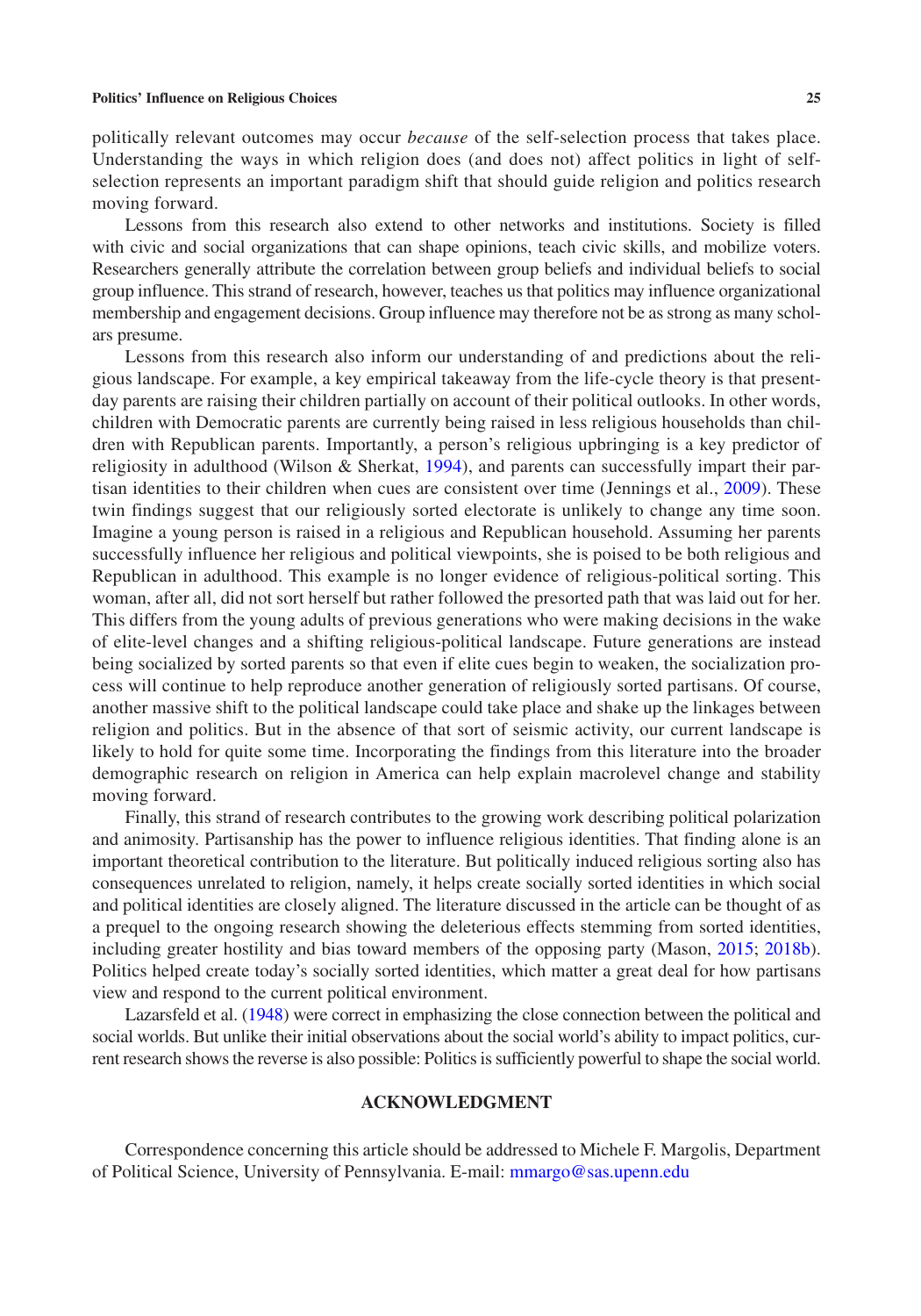## **REFERENCES**

- <span id="page-25-15"></span>Ahler, D. J. (2018). The group theory of parties: Identity politics, party stereotypes, and polarization in the 21st century. *The Forum, 16*(1), 3–22. <https://doi.org/10.1515/for-2018-0002>
- <span id="page-25-16"></span>Ahler, D. J., & Sood, G. (2018). The parties in our heads: Misperceptions about party composition and their consequences. *The Journal of Politics, 80*(3), 964–981. <https://doi.org/10.1086/697253>
- <span id="page-25-10"></span>Argue, A., Johnson, D. R., & White, L. K. (1999). Age and religiosity: Evidence from a three-wave panel analysis. *Journal for the Scientific Study of Religion, 38*(3), 423–435.<https://doi.org/10.2307/1387762>
- <span id="page-25-18"></span>Arnett, J. J., & Jensen, L. A. (2002). A congregation of one: Individualized religious beliefs among emerging adults. *Journal of Adolescent Research, 27*(5), 451–467.
- <span id="page-25-20"></span>Bartels, L. M. (2006). Priming and persuasion in presidential campaigns. In H. E.Brady & R.Johnston (Eds.), *Capturing campaign effects* (pp. 78–112). University of Michigan Press.
- <span id="page-25-8"></span>Berelson, B. R., Lazarsfeld, P. F., & McPhee, W. N. (1954). *Voting: A study of opinion formation in a presidential campaign*. University of Chicago Press.
- <span id="page-25-0"></span>Bolce, L., & De Maio, G. (2014). The evolution of the religion gap metaphor in the language of American political journalists: 1987–2012. *Geolinguistics, 39,* 45–62.
- <span id="page-25-21"></span>Bryant, A. N., Choi, J. Y., & Yasuno, M. (2003). Understanding the religious and spiritual dimensions of students' lives in the first year of college. *Journal of College Student Development, 44*(6), 723–745.
- <span id="page-25-23"></span>Calhoun-Brown, A. (1996). African American Churches and political mobilization. *Journal of Politics, 58*(4), 935–953.
- <span id="page-25-9"></span>Campbell, A., Converse, P. E., Miller, W. E., & Stokes, D. E. (1960). *The American voter*. University of Chicago Press.
- <span id="page-25-25"></span>Campbell, D. E. (2004). Acts of faith: Churches and political engagement. *Political Behavior, 26*(2), 155–180.
- <span id="page-25-3"></span>Campbell, D. E., Green, J. C., & Layman, G. C. (2011). The party faithful: Partisan images, candidate religion, and the electoral impact of party identification. *American Journal of Political Science, 55*(1), 42–58.
- <span id="page-25-2"></span>Campbell, D. E., Layman, G. C., & Green, J. C. (2020). *Secular surge: A new fault line in American politics*. Cambridge University Press.
- <span id="page-25-1"></span>Campbell, D. E., Layman, G. C., Green, J. C., & Sumaktoyo, N. G. (2018). Putting politics first: The impact of politics on American religious and secular orientations. *American Journal of Political Science, 62*(3), 551–565.<https://doi.org/10.1111/ajps.12365>
- <span id="page-25-11"></span>Chaves, M. (1991). Family structure and protestant Church attendance: The sociological basis of cohort and age effects. *Journal for the Scientific Study of Religion, 30*(4), 501–514.<https://doi.org/10.2307/1387284>
- <span id="page-25-4"></span>Claassen, R. L., Djupe, P. A., Lewis, A. R., & Neiheisel, J. R. (2021). Which party represents my group? The group foundations of partisan choice and polarization. *Political Behavior, 43*(2), 615–636. <https://doi.org/10.1007/s11109-019-09565-6>
- <span id="page-25-24"></span>Cook, J. A., & Winberley, D. W. (1983). If I should die before I wake: Religious commitment and adjustment to the death of a child. *Journal for the Scientific Study of Religion, 22,* 222–238.
- <span id="page-25-14"></span>Cooper, J. (2019). Cognitive dissonance: Where we've been and where we're going. *International Review of Social Psychology, 32*(1), 7. <https://doi.org/10.5334/irsp.277>
- <span id="page-25-19"></span>Desmond, S. A., Morgan, K. H., & Kikuchi, G. (2010). Religious development: How (and why) does religiosity change from adolescence to adulthood? *Sociological Perspectives, 52*(3), 247–270.
- <span id="page-25-13"></span>Devine, C. J. (2015). Ideological social identity: Psychological attachment to ideological in-groups as a political phenomenon and a behavioral influence. *Political Behavior, 37*(3), 509–535. <https://doi.org/10.1007/s11109-014-9280-6>
- <span id="page-25-22"></span>Djupe, P. A., & Gilbert, C. P. (2009). *The political influence of churches*. Cambridge University Press.
- <span id="page-25-26"></span>Djupe, P. A., & Neiheisel, J. R. (2019). Political mobilization in American congregations: A religious economies perspective. *Politics and Religion, 1,* 123–152.
- <span id="page-25-12"></span>Djupe, P. A., Neiheisel, J. R., & Conger, K. H. (2018). Are the politics of the Christian right linked to state rates of the nonreligious? The importance of salient controversy. *Political Research Quarterly, 71*(4), 910–922. [https://doi.](https://doi.org/10.1177/1065912918771526) [org/10.1177/1065912918771526](https://doi.org/10.1177/1065912918771526)
- <span id="page-25-6"></span>Djupe, P. A., Neiheisel, J. R., & Sokhey, A. E. (2017, April 11). How fights over Trump Have Led Evangelicals to Leave Their Churches. *Washington Post, The Monkey Cage*. [https://www.washingtonpost.com/news/monkey-cage/wp/2017/04/11/](https://www.washingtonpost.com/news/monkey-cage/wp/2017/04/11/yes-many-voters-left-their-congregations-over-trump-so-what-else-is-new/) [yes-many-voters-left-their-congregations-over-trump-so-what-else-is-new/](https://www.washingtonpost.com/news/monkey-cage/wp/2017/04/11/yes-many-voters-left-their-congregations-over-trump-so-what-else-is-new/)
- <span id="page-25-7"></span>Djupe, P. A., Neiheisel, J. R., & Sokhey, A. E. (2018). Reconsidering the role of politics in leaving religion: The importance of affiliation. *American Journal of Political Science, 62*(1), 161–175. <https://doi.org/10.1111/ajps.12308>
- <span id="page-25-17"></span>Druckman, J. N., Klar, S., Krupnikov, Y., Levendusky, M., & Ryan, J. B. (2021). Affective polarization, local contexts and public opinion in America. *Nature Human Behaviour, 5*(1), 28–38. <https://doi.org/10.1038/s41562-020-01012-5>
- <span id="page-25-5"></span>Egan, P. J. (2020). Identity as dependent variable: How Americans shift their identities to align with their politics. *American Journal of Political Science, 64*(3), 699–717.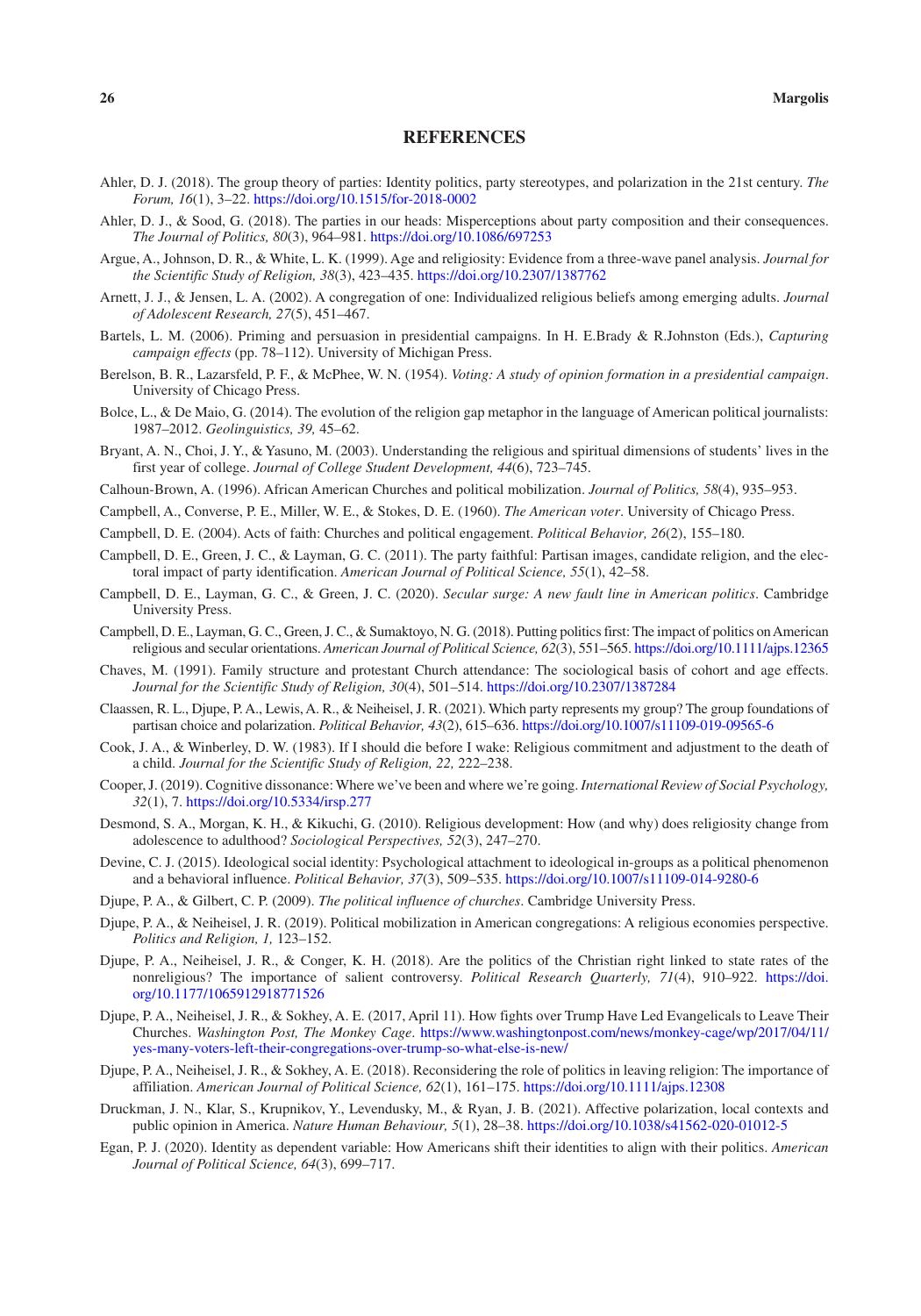- <span id="page-26-26"></span>Engs, R. C., & Mullen, K. (1999). The effect of religion and religiosity on drug use among a selected sample of post secondary students in Scotland. *Addiction Research and Theory, 7*(2), 149–170.
- <span id="page-26-11"></span>Festinger, L. (1957). *A theory of cognitive dissonance*. Stanford University Press.
- <span id="page-26-23"></span>Festinger, L., & Carlsmith, J. M. (1959). Cognitive consequences of forced compliance. *The Journal of Abnormal and Social Psychology, 58*(2), 203–210.
- <span id="page-26-16"></span>Gerber, A. S., & Huber, G. A. (2009). Partisanship and economic behavior: Do partisan differences in economic forecasts predict real economic behavior? *American Political Science Review, 103*(3), 407–426.
- <span id="page-26-17"></span>Gerber, A. S., & Huber, G. A. (2010). Partisanship, political control, and economic assessments. *American Journal of Political Science, 54*(1), 153–173.
- <span id="page-26-2"></span>Greeley, A. (1993). Religion and attitudes toward the environment. *Journal for the Scientific Study of Religion, 32*(1), 19. <https://doi.org/10.2307/1386911>
- <span id="page-26-12"></span>Green, D., Palmquist, B., & Schickler, E. (2002). *Partisan hearts and mind: Political parties and the social identities of voters*. Yale University Press.
- <span id="page-26-0"></span>Green, J. C. (2007). *The faith factor: How religion influences American elections*. Praeger.
- <span id="page-26-13"></span>Greene, S. (1999). Understanding party identification: A social identity approach. *Political Psychology, 20*(2), 393–403. <https://doi.org/10.1111/0162-895X.00150>
- <span id="page-26-14"></span>Greene, S. (2004). Social identity theory and party identification. *Social Science Quarterly, 85*(1), 136–153. [https://doi.](https://doi.org/10.1111/j.0038-4941.2004.08501010.x) [org/10.1111/j.0038-4941.2004.08501010.x](https://doi.org/10.1111/j.0038-4941.2004.08501010.x)
- <span id="page-26-3"></span>Guth, J. L., Green, J. C., Kellstedt, L. A., & Smidt, C. E. (1995). Faith and the environment: Religious beliefs and attitudes on environmental policy. *American Journal of Political Science, 39*(2), 364.<https://doi.org/10.2307/2111617>
- <span id="page-26-8"></span>Hadaway, C. K., & Roof, W. C. (1988). Apostasy in American churches: Evidence from national survey data. In D. G.Bromley (Ed.), *Falling from the Church: Causes and consequences of religious apostasy* (pp. 29–46). Sage.
- <span id="page-26-28"></span>Harris, F. C. (1994). Something within: Religion as a mobilizer of African-American political activism. *Journal of Politics, 56*(1), 42–68.
- <span id="page-26-25"></span>Hoge, D. R. (1981). *Converts, dropouts, and returnees*. Pilgram Press.
- <span id="page-26-9"></span>Hoge, D. R., Johnson, B., & Luidens, D. A. (1993). Determinants of Church involvement of young adults who grew up in Presbyterian churches. *Journal for the Scientific Study of Religion, 32*(3), 242–255. <https://doi.org/10.2307/1386663>
- <span id="page-26-10"></span>Hoge, D. R., Johnson, B., & Luidens, D. A. (1995). Types of denominational switching among protestant young adults. *Journal for the Scientific Study of Religion, 34*(2), 253–258.<https://doi.org/10.2307/1386770>
- <span id="page-26-20"></span>Hogg, M. A., & Abrams, D. (1988). *Social identifications: A social psychology of intergroup relations and group processes*. Routledge.
- <span id="page-26-21"></span>Hogg, M. A., & Terry, D. J. (2000). Social identity and self-categorization processes in organizational contexts. *Academic of Management Review, 25*(1), 121–140.
- <span id="page-26-1"></span>Hout, M., & Fischer, C. S. (2002). Why more Americans have no religious preference: Politics and generations. *American Sociological Review, 67*(2), 165–190.
- <span id="page-26-7"></span>Hout, M., & Fischer, C. S. (2014). Explaining why Americans have no religious preference: Political backlash and generational succession. *Sociological Science, 1*(9), 423–447.
- <span id="page-26-18"></span>Huber, G. A., & Malhotra, N. (2017). Political homophily in social relationships: Evidence from online dating behavior. *Journal of Politics, 79*(1), 269–283.
- <span id="page-26-24"></span>Huddy, L. (2013). From group identity to political commitment and cohesion. In L.Huddy, D. O.Sears, & R.Jervis (Eds.), *The Oxford handbook of political psychology* (pp. 737–773). Oxford University Press.
- <span id="page-26-15"></span>Huddy, L., Mason, L., & AarøE, L. (2015). Expressive partisanship: Campaign involvement, political emotion, and partisan identity. *American Political Science Review, 109*(1), 1–17. <https://doi.org/10.1017/S0003055414000604>
- <span id="page-26-6"></span>Iannaccone, L. R. (1994). Why strict churches are strong. *American Journal of Sociology, 99*(5), 1180–1211.
- <span id="page-26-27"></span>Inglehart, R. F. (2021). *Religion's sudden decline: What's causing it, and what comes next?* Oxford University Press.
- <span id="page-26-22"></span>Iyengar, S., Sood, G., & Lelkes, Y. (2012). Affect, not ideology: A social identity perspective on polarization. *Public Opinion Quarterly, 76*(3), 405–431.
- <span id="page-26-19"></span>Iyengar, S., & Westwood, S. J. (2015). Fear and loathing across party lines: New evidence on group polarization. *American Journal of Political Science, 59*(3), 690–707.
- <span id="page-26-4"></span>Jelen, T. G. (1988). Changes in the attitudinal correlations of opposition to abortion, 1977–1985. *Journal for the Scientific Study of Religion, 27*(2), 211–228.
- <span id="page-26-5"></span>Jelen, T. G. (2017). Public attitudes toward abortion and LGBTQ issues: A dynamic analysis of region and partisanship. *SAGE Open, 7*(1), 215824401769736.<https://doi.org/10.1177/2158244017697362>
- <span id="page-26-29"></span>Jennings, M. K., Stoker, L., & Bowers, J. (2009). Politics across generations: Family transmission reexamined. *Journal of Politics, 71*(3), 782–799.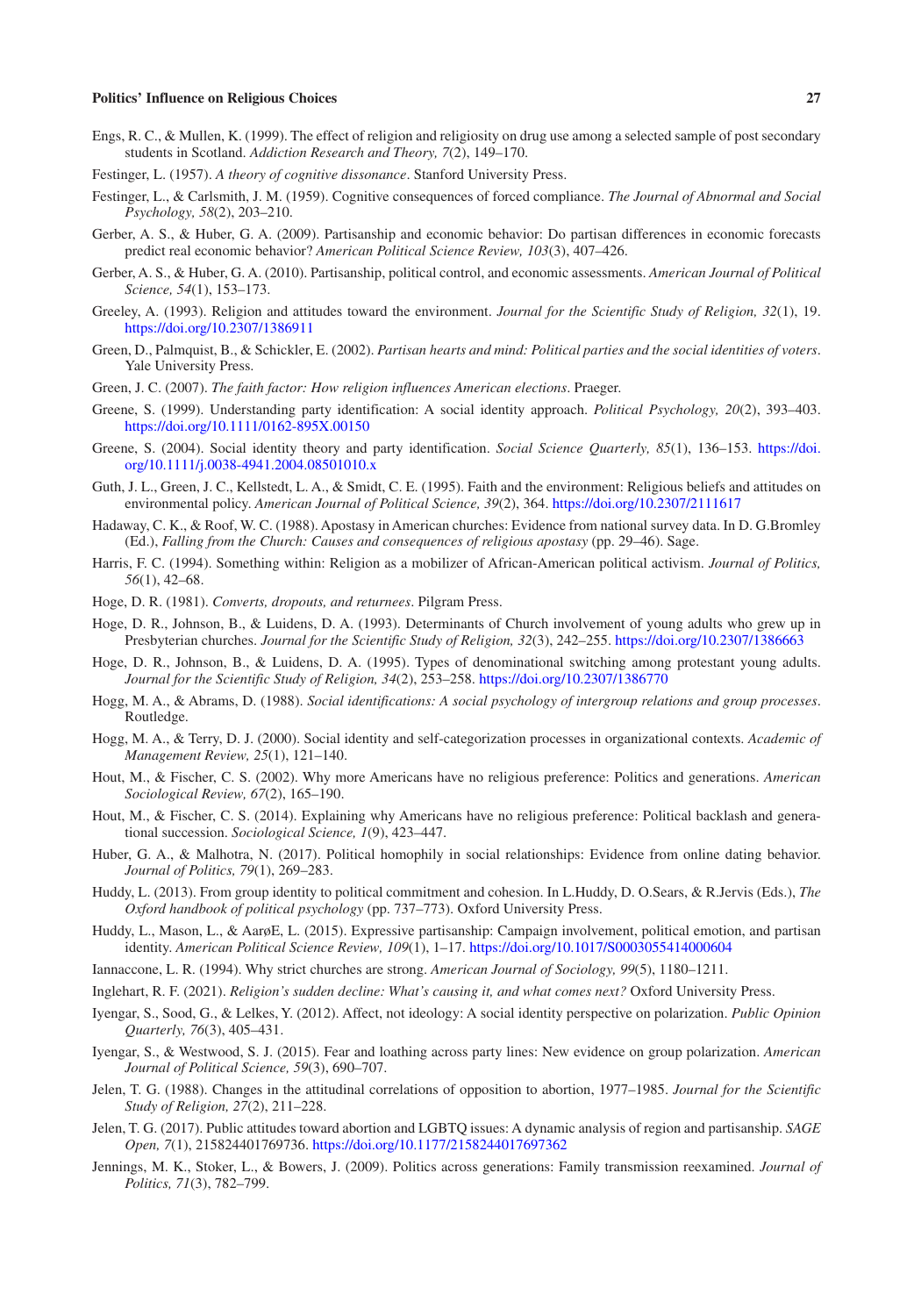- <span id="page-27-27"></span>Jost, J. T., Banaji, M. R., & Nosek, B. A. (2004). A decade of system justification theory: Accumulated evidence of conscious and unconscious bolstering of the status quo. *Political Psychology, 25,* 881–919.
- <span id="page-27-25"></span>Kay, A. C., Gaucher, D., McGregor, I., & Nash, K. (2010). Religious belief as compensatory control. *Personality and Social Psychology Review, 14*(1), 37–48.
- <span id="page-27-28"></span>Kay, A. C., Shepherd, S., Blatz, C. W., Chua, S. N., & Galinsky, A. D. (2010). For god (or) country: The hydraulic relation between government instability and belief in religious sources of control. *Journal of Personality and Social Psychology, 99*(5), 725–739. <https://doi.org/10.1037/a0021140>
- <span id="page-27-24"></span>Kay, A. C., Whitson, J. A., Gaucher, D., & Galinsky, A. D. (2009). Compensatory control: Achieving order through the mind, our institutions, and the heavens. *Current Directions in Psychological Science, 18*(5), 264–268.
- <span id="page-27-17"></span>Keele, L. (2005). The partisan roots of trust in government. *Journal of Politics, 67*(3), 432–451.
- <span id="page-27-3"></span>Kellstedt, L. A., & Green, J. C. (1993). Knowing god's many people: Demoninational preference and political behavior. In D. C. Leege, & L. A. Kellstedt (Eds.), *Rediscovering the religious factor in American politics* (pp. 53–71). M.E. Sharpe.
- <span id="page-27-2"></span>Kellstedt, L. A., Green, J. C., Guth, J. L., & Smidt, C. E. (1996). Grasping the essentials: The social embodiment of religion and political behavior. In J. C. Green, J. L. Guth, C. E. Smidt, & L. A. Kellstedt (Eds.), *Religion and the culture wars: Dispatches from the front* (pp. 174–192). Rowman & Littlefield Publishers Inc.
- <span id="page-27-14"></span>Klar, S. (2013). The influence of competing identity primes on political preferences. *Journal of Politics, 75*(4), 1108–1124.
- <span id="page-27-15"></span>Klar, S. (2014). Partisanship in a social setting. *American Journal of Political Science, 58*(3), 687–704.
- <span id="page-27-16"></span>Koenig, L. B., McGue, M., & Iacono, W. G. (2008). Stability and change in religiousness during emerging adulthood. *Development Psychology, 44*(2), 532–543.
- <span id="page-27-4"></span>Kohut, A., Green, J. C., Keeter, S., & Toth, R. (2000). *The diminishing divide: Religion's changing role in American politics*. Brookings Institution Press.
- <span id="page-27-26"></span>Laurin, K., Kay, A. C., & Moscovitch, D. A. (2008). On the belief in god: Towards an understanding of the emotional substrates of compensatory control. *Journal of Experimental Social Psychology, 44*(6), 1559–1562. [https://doi.org/10.1016/j.](https://doi.org/10.1016/j.jesp.2008.07.007) [jesp.2008.07.007](https://doi.org/10.1016/j.jesp.2008.07.007)
- <span id="page-27-5"></span>Layman, G. C. (1997). Religion and political behavior in the United States: The impact of beliefs, affiliation, and commitment from 1980 to 1994. *Public Opinion Quarterly, 61*(2), 288–316.
- <span id="page-27-18"></span>Layman, G. C. (2001). *The great divide: Religious and cultural conflict in American party politics*. Columbia University Press.
- <span id="page-27-0"></span>Lazarsfeld, P. F., Berelson, B., & Gaudet, H. (1948). *The people's choice: How the voters makes up his mind in a presidential campaign*. Columbia University Press.
- <span id="page-27-9"></span>Lelkes, Y., & Westwood, S. J. (2017). The limits of partisan prejudice. *Journal of Politics, 79*(2), 485–501.
- <span id="page-27-7"></span>Lenz, G. S. (2012). *Follow the leader? How voters respond to politicians' policies and performance*. University of Chicago Press.
- <span id="page-27-8"></span>Levendusky, M. (2009). *The partisan sort: How liberals became democrats and conservatives became Republicans*. University of Chicago Press. <https://www.press.uchicago.edu/ucp/books/book/chicago/P/bo8212972.html>
- <span id="page-27-19"></span>Lim, C., MacGregor, C. A., & Putnam, R. D. (2010). Secular and liminal: Discovering the heterogeneity among religious nones. *Journal for the Scientific Study of Religion, 49*(4), 596–618.
- <span id="page-27-12"></span>Malka, A., & Lelkes, Y. (2010). More than ideology: Conservative-liberal identity and receptivity to political cues. *Social Justice Research, 23*(2–3), 156–188.<https://doi.org/10.1007/s11211-010-0114-3>
- <span id="page-27-20"></span>Margolis, M. F. (2016). Cognitive dissonance, elections, and religion: How partisanship and the political landscape shape religious behaviors. *Public Opinion Quarterly, 80*(3), 717–740.
- <span id="page-27-1"></span>Margolis, M. F. (2018a). *From politics to the pews: How partisanship and the political environment shape religious identity*. Chicago University Press. <https://www.press.uchicago.edu/ucp/books/book/chicago/F/bo28246146.html>
- <span id="page-27-6"></span>Margolis, M. F. (2018b). How politics affects religion: Partisanship, socialization, and religiosity in America. *Journal of Politics, 80*(1), 30–43.
- <span id="page-27-10"></span>Mason, L. (2015). 'I disrespectfully agree': The differential effects of partisan sorting on social and issue polarization. *American Journal of Political Science, 59*(1), 128–145.
- <span id="page-27-13"></span>Mason, L. (2018a). Ideologues without issues: The polarizing consequences of ideological identities. *Public Opinion Quarterly, 82*(S1), 866–887.
- <span id="page-27-11"></span>Mason, L. (2018b). *Uncivil agreement: How politics became our identity*. University of Chicago. [https://www.amazon.com/](https://www.amazon.com/Uncivil-Agreement-Politics-Became-Identity/dp/022652454X) [Uncivil-Agreement-Politics-Became-Identity/dp/022652454X](https://www.amazon.com/Uncivil-Agreement-Politics-Became-Identity/dp/022652454X)
- <span id="page-27-23"></span>Mathis, D. T. (2020, October 11). The church's black exodus. *The Atlantic*. [https://www.theatlantic.com/politics/archi](https://www.theatlantic.com/politics/archive/2020/10/why-black-parishioners-are-leaving-churches/616588/) [ve/2020/10/why-black-parishioners-are-leaving-churches/616588/](https://www.theatlantic.com/politics/archive/2020/10/why-black-parishioners-are-leaving-churches/616588/)
- <span id="page-27-21"></span>McAdam, D. (1982). *Political process and the development of black insurgency, 1930–1970*. University of Chicago Press.
- <span id="page-27-22"></span>McClerking, H. K., & McDaniel, E. L. (2005). Belonging and doing: Political churches and black political participation. *Political Psychology, 26*(5), 721–734.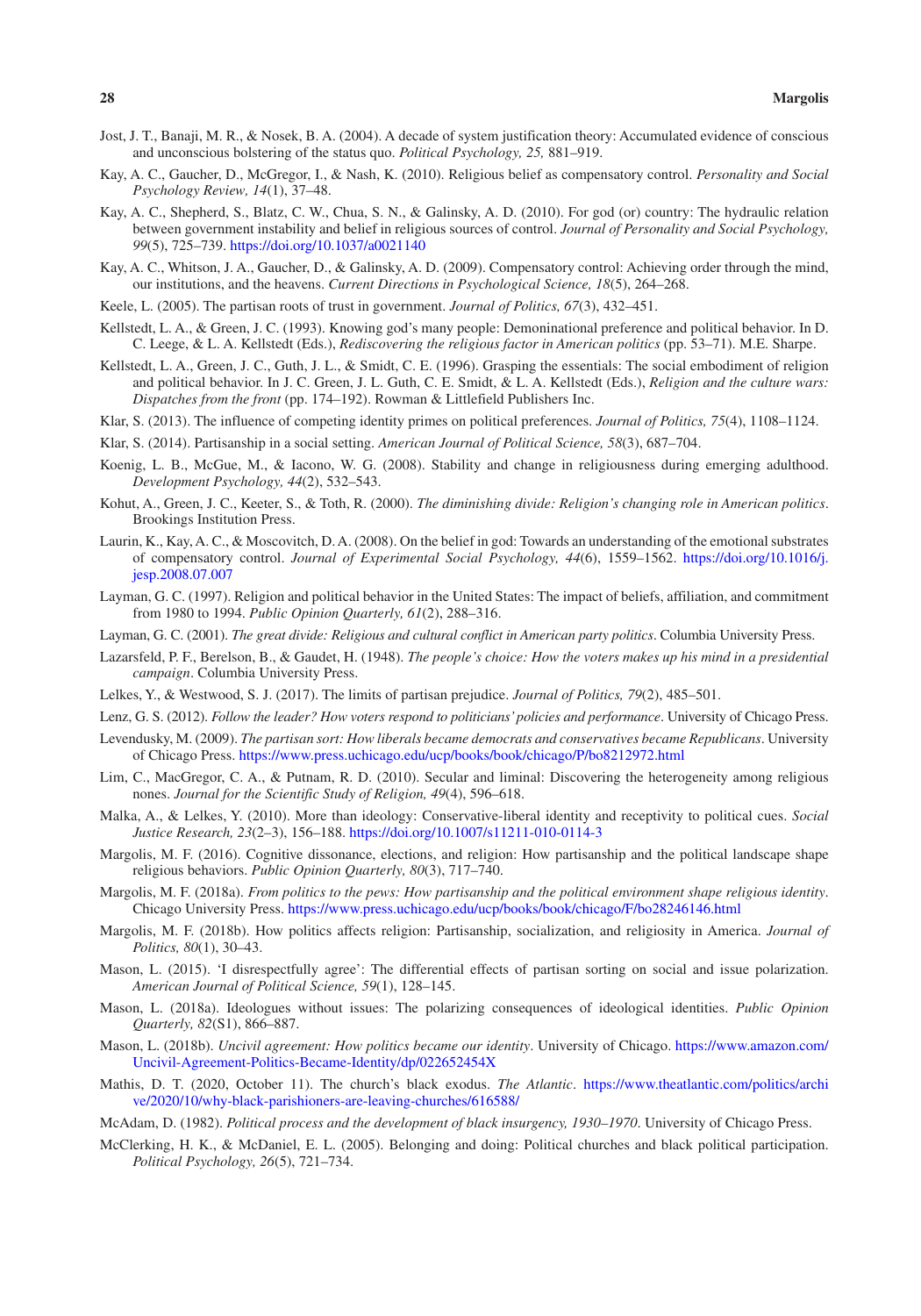- <span id="page-28-12"></span>McConnell, C., Margalit, Y., Malhotra, N., & Levendusky, M. S. (2018). The economic consequences of partisanship in a polarized era. *American Journal of Political Science, 62*(1), 5–18.
- <span id="page-28-24"></span>McDaniel, E. L. (2008). *Politics in the pews. The political mobilization of Black churches*. University of Michigan Press.
- <span id="page-28-25"></span>McDaniel, E. L., Dwidar, M. A., & Calderon, H. (2018). The faith of Black politics: The relationship between religious belief systems and Black political attitudes. *Journal of Black Studies, 49*(3), 256–283.
- <span id="page-28-1"></span>McDaniel, E. L., & Ellison, C. G. (2008). God's party? Race, religion, and partisanship over time. *Political Research Quarterly, 61*(2), 180–191.
- <span id="page-28-21"></span>McKenzie, B. D. (2004). Religious social networks, indirect mobilization, and African-American political participation. *Political Research Quarterly, 57*(4), 621–632.
- <span id="page-28-13"></span>McKimmie, B. M. (2015). Cognitive dissonance in groups: Cognitive dissonance in groups. *Social and Personality Psychology Compass, 9*(4), 202–212.<https://doi.org/10.1111/spc3.12167>
- <span id="page-28-22"></span>Morris, A. D. (1984). *The origin of the civil rights movement*. Free Press.
- <span id="page-28-14"></span>Myers, S. M. (1996). An interactive model of religiosity inheritance: The importance of family context. *American Sociological Review, 61*(3), 858–866.
- <span id="page-28-6"></span>Newport, F. (1979). The religious switcher in the United States. *American Sociological Review, 44*(4), 528–552. [https://doi.](https://doi.org/10.2307/2094586) [org/10.2307/2094586](https://doi.org/10.2307/2094586)
- <span id="page-28-20"></span>Olson, M., Jr. (1965). *The logic of collective action: Public goods and the theory of groups*. Harvard University Press.
- <span id="page-28-2"></span>Olson, L. R., & Green, J. C. (2006). The religion gap. *PS: Political Science & Politics, 39*(3), 455–459.
- <span id="page-28-5"></span>Patrikios, S. (2008). American Republican religion? Disentangling the causal link between religion and politics in the US. *Political Behavior, 30*(3), 367–389.
- <span id="page-28-0"></span>Patrikios, S. (2013). Self-stereotyping as 'Evangelical Republican': An empirical test. *Politics and Religion, 6*(4), 800–822. <https://doi.org/10.1017/S1755048313000023>
- <span id="page-28-15"></span>Petts, R. J. (2009). Trajectories of religious participation from adolescence to young adulthood. *Journal for the Scientific Study of Religion, 48*(3), 552–571.
- <span id="page-28-28"></span>Pew Research Center. (2014, May 7). The shifting religious identity of Latinos in the United States. *Pew Research Center's Religion & Public Life Project* (blog). [https://www.pewforum.org/2014/05/07/the-shifting-religious-identity-of-latinos](https://www.pewforum.org/2014/05/07/the-shifting-religious-identity-of-latinos-in-the-united-states/)[in-the-united-states/](https://www.pewforum.org/2014/05/07/the-shifting-religious-identity-of-latinos-in-the-united-states/)
- <span id="page-28-26"></span>Philpot, T. D., & McDaniel, E. L. (2020). Black religious belief systems and political participation. *National Review of Black Politics, 1*(3), 374–395.
- <span id="page-28-4"></span>Putnam, R. D., & Campbell, D. E. (2010). *American grace: How religion divides and Unites us*. Simon & Schuster. [https://](https://www.amazon.com/American-Grace-Religion-Divides-Unites/dp/1416566732) [www.amazon.com/American-Grace-Religion-Divides-Unites/dp/1416566732](https://www.amazon.com/American-Grace-Religion-Divides-Unites/dp/1416566732)
- <span id="page-28-27"></span>Robertson, C. (2019, March 9). A quiet exodus: Why Black worshipers are leaving white evangelical churches. *New York Times*.<https://www.nytimes.com/2018/03/09/us/blacks-evangelical-churches.html>
- <span id="page-28-19"></span>Sances, M., & Stewart, C., III. (2015). Partisanship and voter confidence, 2000–2010. *Electoral Studies, 40,* 176–188.
- <span id="page-28-7"></span>Schleifer, C., & Chaves, M. (2017). Family formation and religious service attendance: Untangling marital and parental effects. *Sociological Methods and Research, 46*(1), 125–152.
- <span id="page-28-16"></span>Sears, D. O. (1975). The persistence of early predispositions. In L. Wheeler & P. Shaver (Eds.), *Review of personality and social psychology* (Vol. *4,* pp. 79–116). SAGE.
- <span id="page-28-17"></span>Sears, D. O., & Brown, C. (2013). Childhood and adult political development. In L. Huddy, D. O. Sears, & J. S. Levy (Eds.), *The Oxford handbook of political psychology* (2nd ed., pp. 59–95). Oxford University Press.
- <span id="page-28-18"></span>Sears, D. O., & Funk, C. L. (1999). Evidence of the long-term persistence of adults' political predispositions. *The Journal of Politics, 61*(1), 1–28. <https://doi.org/10.2307/2647773>
- <span id="page-28-8"></span>Sherkat, D. E., & Wilson, J. (1995). Preferences, constraints, and choices in religious markets: An examination of religious switching and apostasy. *Social Forces, 73*(3), 993–1026.<https://doi.org/10.1093/sf/73.3.993>
- <span id="page-28-3"></span>Smidt, C. E., den Dulk, K. R., Froehle, B. T., Penning, J. M., Monsma, S. V., & Koopman, D. L. (2010). *The disappearing god gap? Religion in the 2008 presidential election*. Oxford University Press.
- <span id="page-28-23"></span>Smietana, B. (2015, January 15). Sunday morning in America still segregated—And that's OK with worshipers. *LifeWay Research* (blog). [https://lifewayresearch.com/2015/01/15/sunday-morning-in-america-still-segregated-and-thats-ok](https://lifewayresearch.com/2015/01/15/sunday-morning-in-america-still-segregated-and-thats-ok-with-worshipers/)[with-worshipers/](https://lifewayresearch.com/2015/01/15/sunday-morning-in-america-still-segregated-and-thats-ok-with-worshipers/)
- <span id="page-28-9"></span>Smith, C., & Snell, P. (2009). *Souls in transition: The religious and spiritual lives of emerging adults*. Oxford University Press.
- <span id="page-28-10"></span>Stolzenberg, R. M., Blair-Loy, M., & Waite, L. J. (1995). Religious participation in early adulthood: Age and family life cycle effects on church membership. *American Sociological Review, 60*(1), 84–103.<https://doi.org/10.2307/2096347>
- <span id="page-28-11"></span>Stump, R. W. (1984). Regional divergence in religious affiliation in the United States. *Sociology of Religion, 45*(4), 283–299. <https://doi.org/10.2307/3711295>